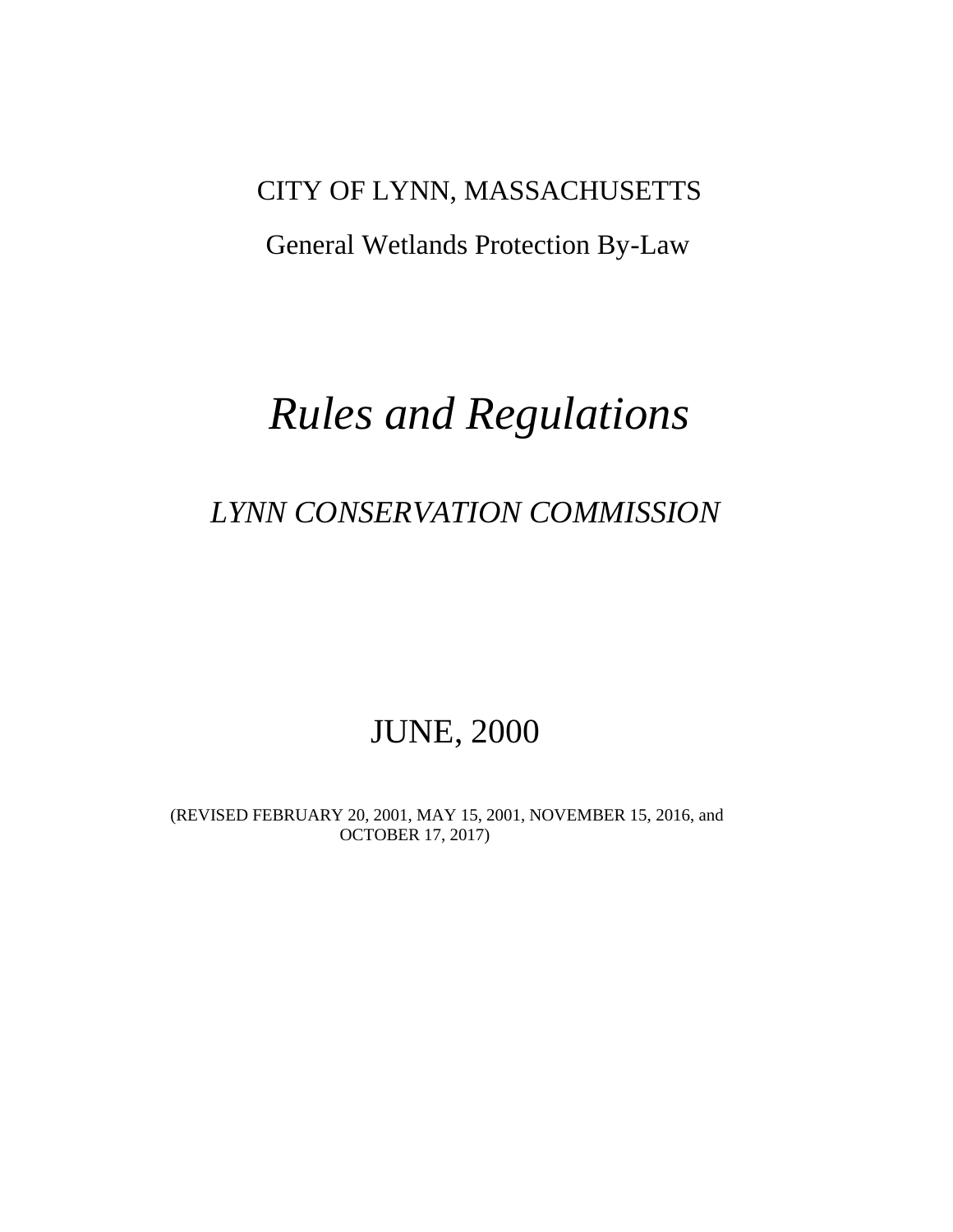# Table of Contents

- I. PURPOSE
- II. JURISDICTION
- III. CONDITIONAL EXCEPTIONS
- IV APPLICATIONS FOR NOTICE OF INTENTS AND REQUESTS FOR DETERMINATIONS – FEE SCHEDULES
- V COORDINATION WITH OTHER BOARDS
- VI NOTIFICATION TO ABUTTERS
- VII NOTICE OF INTENT ORDER OF CONDITIONS
- VIII RECORDING OF DOCUMENTS
- IX CERTIFICATE OF COMPLIANCE
- X REGULATIONS
- XI DEFINITIONS
- XII SECURITY
- XIII ENFORCEMENT
- XIV BURDEN OF PROOF
- XV APPEALS
- XVI RELATION TO WETLANDS PROTECTION ACT
- XVII SEVERABILITY
- XVIII REVISIONS
- XIX APPLICATION PROCEDURES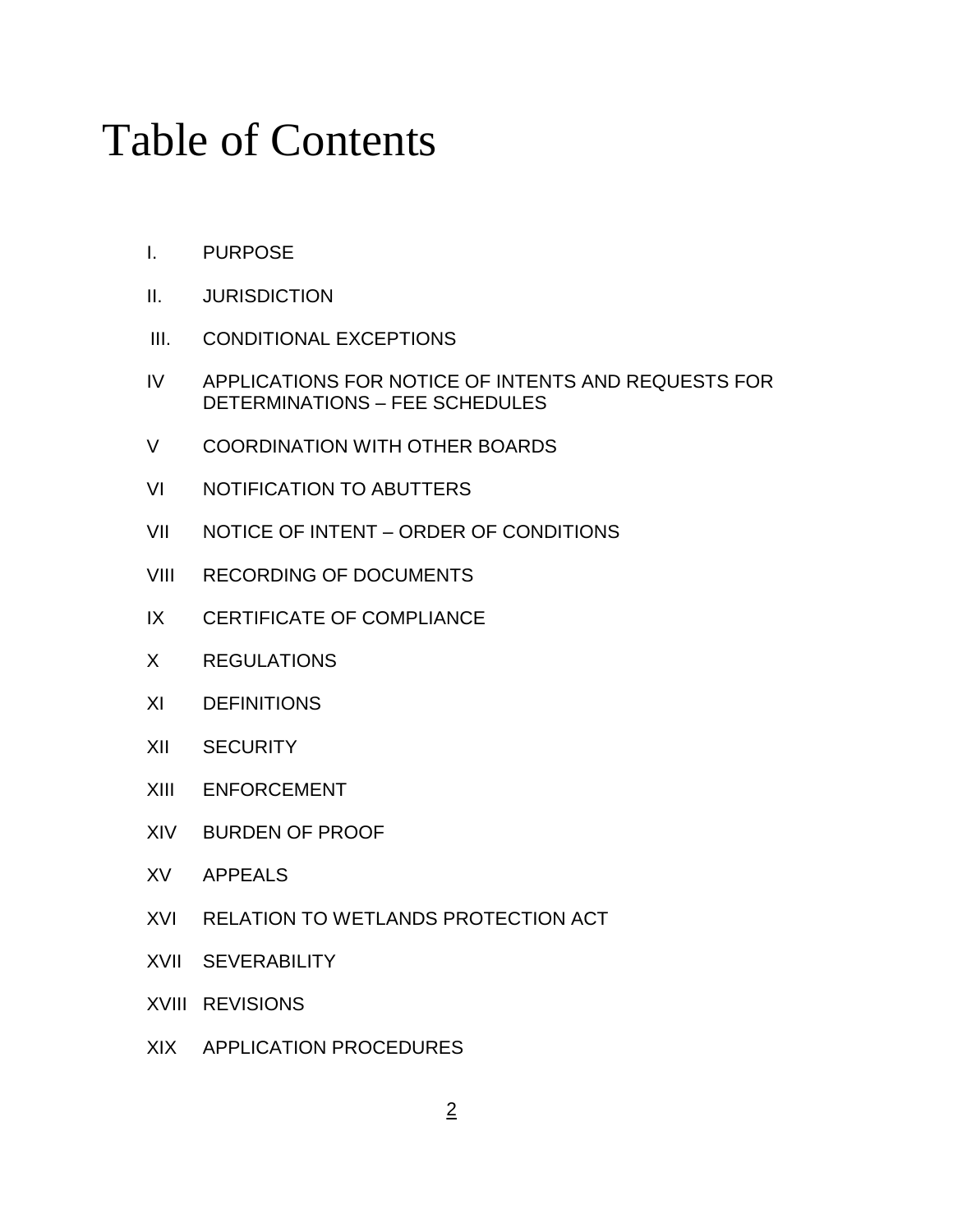- XX DESIGN CRITERIA
- XXI PERFORMANCE STANDARDS
- XXII ENFORCEMENT
- APPENDIXES A DEFINITIONS
	- B CHECKLIST DETERMINATION OF APPLICABILITY<br>C CHECKLIST – NOTIO
	- CHECKLIST NOTICE OF INTENT
	- D COPY OF GENERAL CONDITIONS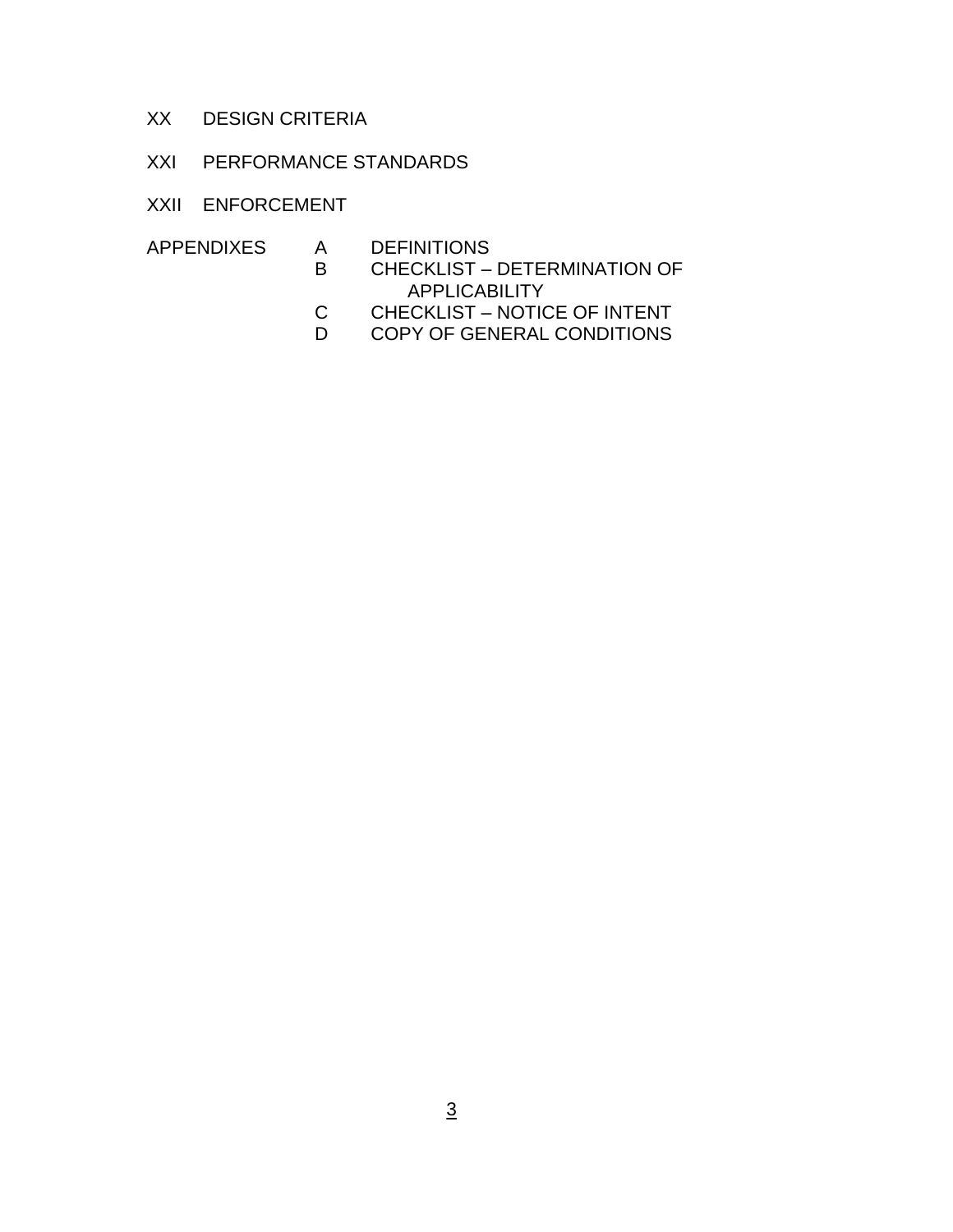#### **LYNN CONSERVATION COMMISSION WETLANDS PROTECTION BY-LAWS**

#### **I. PURPOSE**

The purpose of these By-Laws is to protect the wetlands, related water resources, and adjoining land areas in Lynn, Massachusetts by regulating or prohibiting activities deemed by the Lynn Conservation Commission (L.C.C.) likely to have a significant or cumulative effect upon resource area values, including, but not limited to, the following: public or private water supply, ground water, flood control, erosion and sedimentation control, storm damage prevention including coastal storm flowage, water quality, water pollution control, fisheries, shellfish, wildlife habitat, rare species habitat including rare plant species, agriculture, aquaculture, and recreation values, deemed important to the community (collectively, the "resource area values protected by these By-Laws"). These By-Laws are intended to utilize the Home Rule authority of this municipality to protect additional resource areas, for additional values, with additional standards and procedures stricter than those of the Wetlands Protection Act, G.L. Ch. 131, S.40, and Regulations thereunder, 310 CMR 10.00.

#### **II. JURISDICTION - AREAS SUBJECT TO PROTECTION**

Except as permitted by the Conservation Commission or as provided in these By-Laws, no person shall commence to remove, fill, dredge, build upon, degrade, discharge into, or otherwise alter the following (Areas Subject to Protection); any freshwater or coastal wetlands; marshes; wet meadows; bogs; swamps; vernal pools; banks; reservoirs; lakes; ponds of any size; rivers; streams; creeks; beaches; dunes; estuaries; oceans; lands under waterbodies; lands subject to flooding or inundation by ground water or surface water; lands subject to tidal action, coastal storm flowage, or flooding; and lands within 100 feet of any of the aforesaid resource areas (collectively the "resource areas protected by these By-Laws"). Said resource areas shall be protected whether or not they border surface waters.

#### **III. CONDITIONAL EXCEPTIONS**

The application and order of conditions required by this By-Law shall not be required for maintaining, repairing, or replacing, but not substantially changing or enlarging, an existing and lawfully located structure or facility used in the service of the public to provide electric, gas, water, sewerage, telephone, telegraph, or other telecommunication services, provided that written notice has been given to the Commission prior to commencement of work, and provided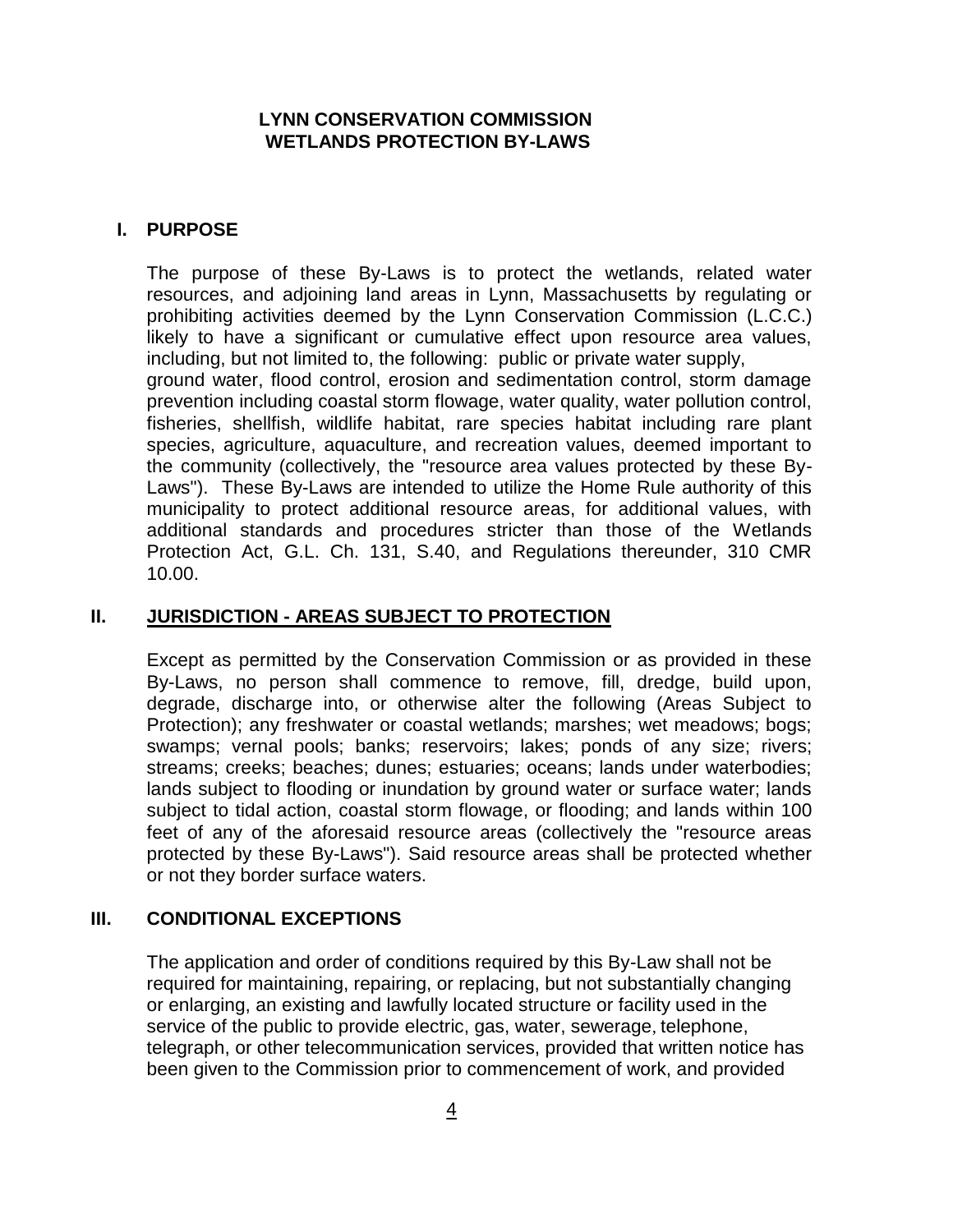that the work conforms to performance standards and design specifications in regulations adopted by the Commission.

The application and permit required by this By-Law shall not be required for emergency projects necessary for the protection of the health and safety of the public, provided that the work is to be performed by or has been ordered to be performed by an agency of the Commonwealth or a political subdivision thereof, provided that advance notice, oral or written, has been given to the Commission prior to commencement of work or within 24 hours after commencement, provided that the Commission or its agent certifies the work as an emergency project, provided that the work is performed only for the time and place certified by the Commission for the limited purposes necessary to abate the emergency; and provided that within 21 days of commencement of an emergency project a permit application shall be filed with the Commission for review as provided by this By-Law. Upon failure to meet these and other requirements of the Commission, the Commission may, after notice and a public hearing, revoke or modify an emergency project approval and order restoration and mitigation measures.

Other than stated in this section, the exceptions provided in the Wetlands Protection Act, G.L. Ch. 131, S. 40, and Regulations, 310 CMR 10.00 shall not apply under this By-Law.

#### **IV. APPLICATIONS FOR NOTICE OF INTENTS AND REQUESTS FOR DETERMINATION**

Written application shall be filed with the Commission to perform activities affecting resource areas protected by these By-Laws. The application shall include such information and plans as deemed necessary by the Commission to describe proposed activities and their effects on the resource areas protected by these By-Laws. No activities shall commence without receiving and complying with a permit issued pursuant to these By-Laws.

The Commission will accept as the permit application and plans under these By-Laws the Notice of Intent (N.O.I.) and plans filed under the Wetlands Protection Act, G.L., Ch. 131, S.40, and Regulations, 310 CMR 10.00.

Applicants shall use the latest form entitled "Notice of Intent" or "Abbreviated Notice of Intent" as provided in 310 CMR 10.99.

Any person desiring to know whether or not a proposed activity or an area is subject to this By-Law, may in writing, request a determination from the Commission. Such a Request for Determination (R.F.D.) shall include information and plans as are deemed necessary by the Commission.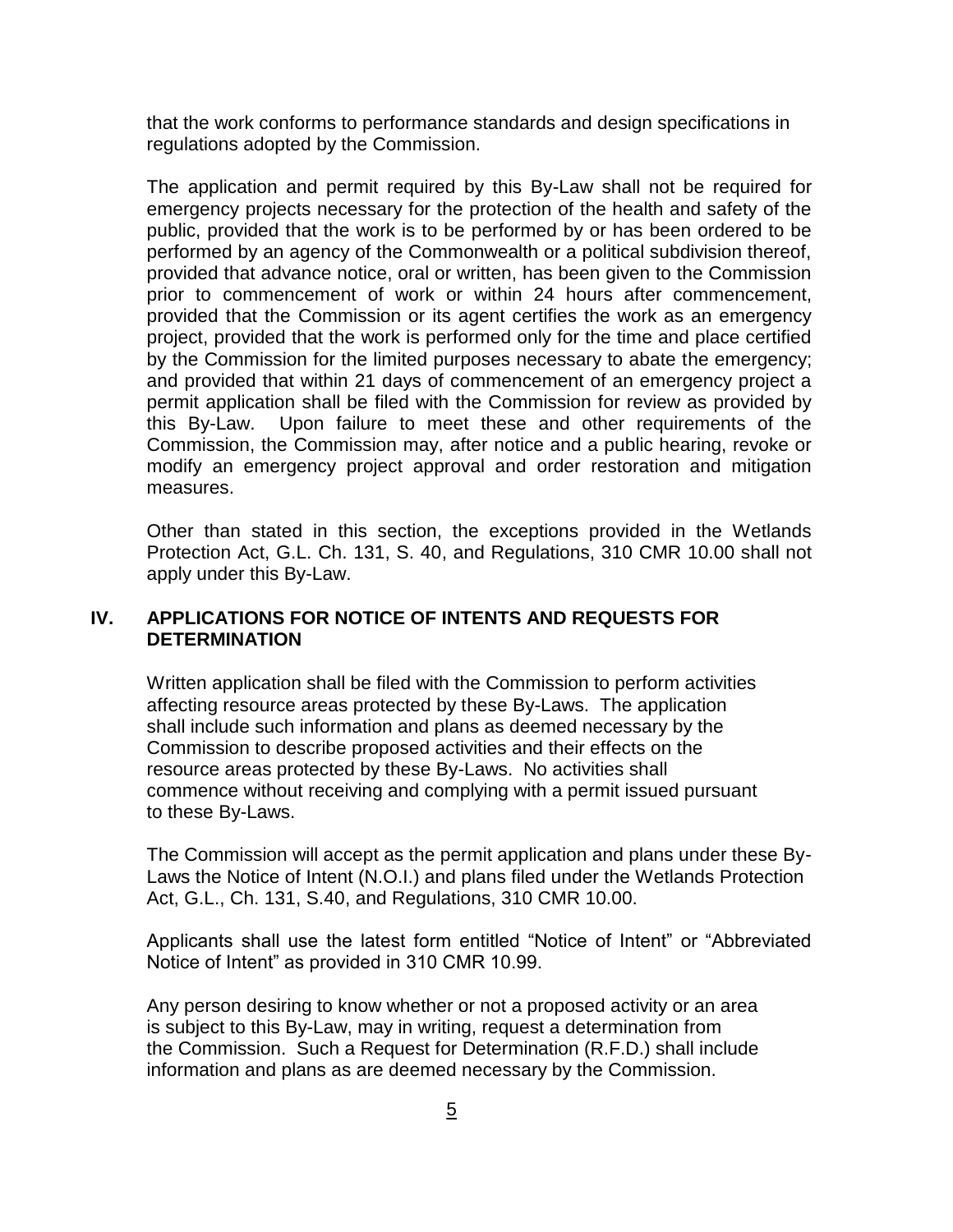Applicants shall use the latest form entitled "Request for Determination of Applicability" as provided in 310 CMR 10.99.

At the time of a N.O.I. application or RFD, or application for Certificate of Compliance, the applicant shall pay a filing fee as specified below. The fee is in addition to that required by the Wetlands Protection Act, G.L. Ch. 131, S.40, and Regulations, 310 CMR 10.00.

#### **Filing Fees**

area altered

| Notice of Intent                                                                                                                                     |                                     |
|------------------------------------------------------------------------------------------------------------------------------------------------------|-------------------------------------|
| <b>Minor Residential Project</b><br>(such as, but not limited to: house addition, pool<br>deck or utility work within buffer zone resource<br>areas) | \$110.00                            |
| <b>Single Family Dwelling</b><br>(within wetlands or buffer zone resource areas)                                                                     | \$500.00                            |
| Subdivisions<br>(road and utility work within wetlands or buffer<br>one resource)                                                                    | $$1,050.00+$<br>\$2/I.f. of roadway |
| <b>Multiple Dwelling Structures</b><br>(within wetlands or buffer zone resource areas)                                                               | \$250.00/unit                       |
| <b>Commercial or Industrial Projects</b><br>(within wetlands or buffer zone resource areas) \$.50/s.f. of resource                                   | $$500.00+$                          |

#### **THE MAXIMUM WETLANDS BY-LAW FILING FEE PAYABLE FOR ANY SINGLE NOTICE OF INTENT IS LIMITED TO \$10,000.**

Extension Permits

| Minor Residential Projects as defined above | \$10.00  |
|---------------------------------------------|----------|
| <b>Single Family Dwellings</b>              | \$25.00  |
| Subdivisions (as defined above)             | \$100.00 |
| <b>Multiple Dwelling Structures</b>         | \$100.00 |
| <b>Commercial or Industrial Projects</b>    | \$100.00 |

NOTE: These fees are in addition to those required under MGL CH. 131 s. 40 and 310 CMR 10.00. They do not include any additional costs or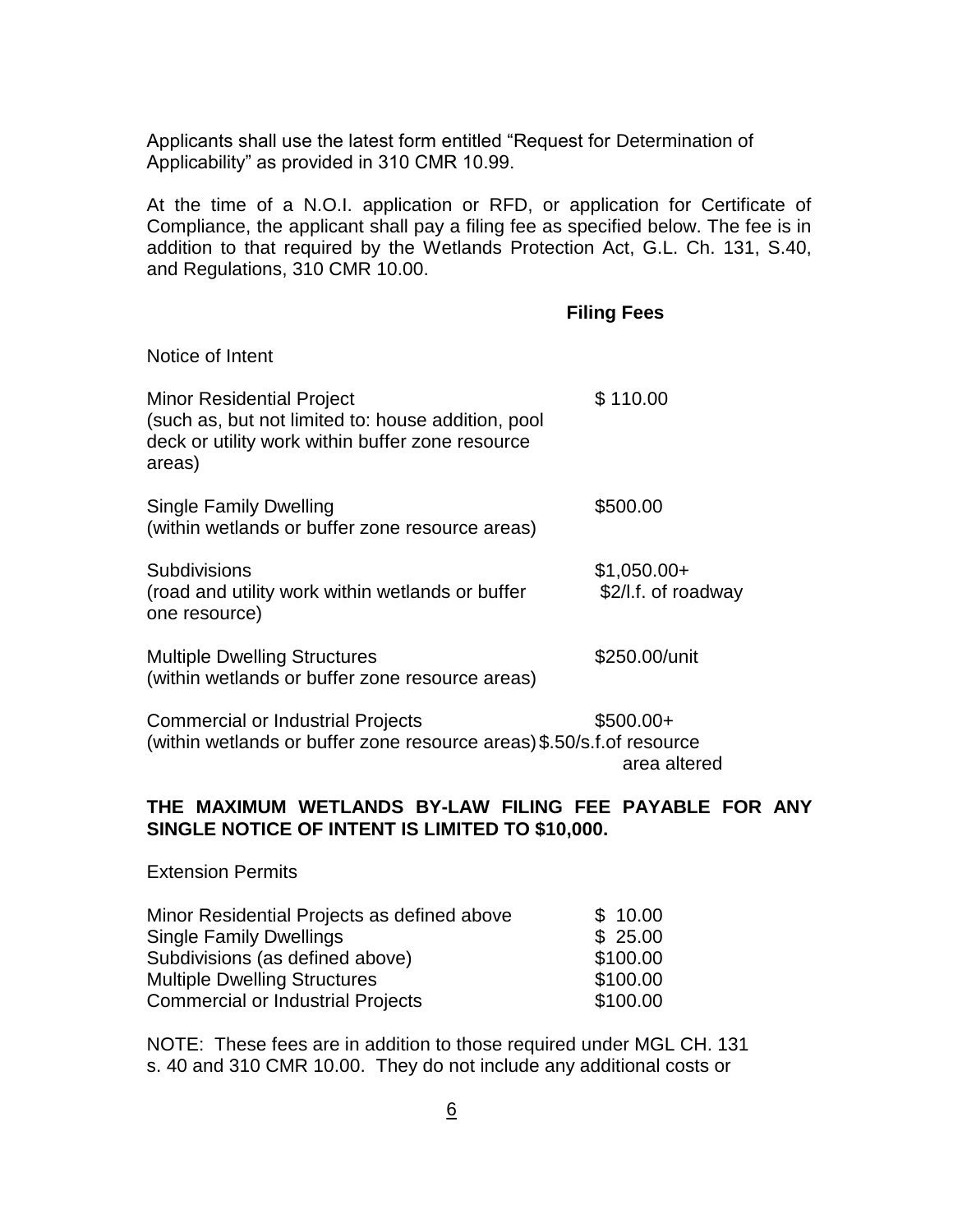expenses mentioned in the Lynn Conservation Commission's Wetland Protection By-Laws and do not include costs of placing notices in the Daily Evening Item (or other local paper) as required by the Wetland Protection Act and/or By-Laws.

Upon receipt of a N.O.I. application or RFD, the Commission is authorized to require an applicant to pay a fee for the reasonable costs and expenses borne by the Commission for specific expert engineering and other consultant services deemed necessary by the Commission to come to a final decision on the application. This fee is called the "Consultant Fee". The specific consultant services may include, but are not limited to, resource area survey and delineation, analysis of resource area values, including wildlife habitat evaluations, hydro-geologic and drainage analysis, and environmental or land use law.

The Commission may waive the filing fee, Consultant Fee, and expenses other than expenses for advertising for a N.O.I. application or R.F.D. filed by a government agency.

The Commission may require the payment of the Consultant Fee at any point in the deliberations prior to a final decision. The applicant shall pay the fee to be put into a consultant services account of the Commission which may be drawn upon by the Commission for specific consultant services approved by the Commission at one of its public meetings.

The exercise of discretion by the Commission in making its determination to require the payment of a Consultant Fee shall be based upon its reasonable finding that additional information acquirable only through outside consultants would be necessary for the making of an objective decision.

The Commission shall return any unused portion of the Consultant Fee to the applicant unless the Commission decides at a public meeting that other action is necessary. Any applicant aggrieved by the imposition of, or size of, the Consultant Fee, or any act related thereto, may appeal according to the provisions of the Massachusetts General Laws.

The maximum Consultant Fee charged to reimburse the Commission for reasonable costs and expenses shall be according to the following schedule: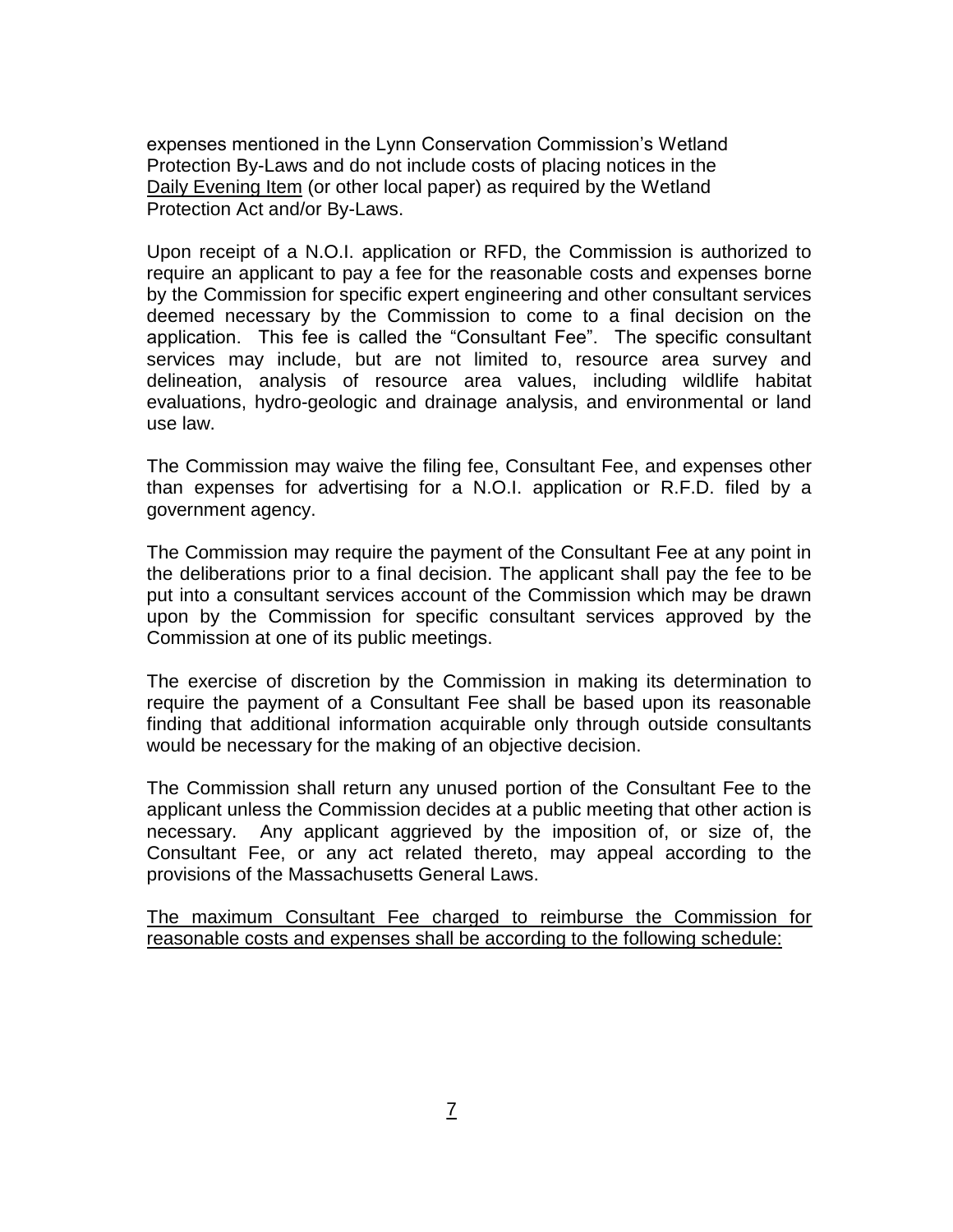#### CONSULTANT FEE SCHEDULE

#### **PROJECT COST MAXIMUM FEE**

| UP TO<br>100,000<br>$-$ \$  | \$1,000  |
|-----------------------------|----------|
| \$100,001<br>$-$ \$ 500,000 | \$2,500  |
| $$500,001$ - \$1,000,000    | \$5,000  |
| $$1,000,001 - $1,500,000$   | \$7,500  |
| $$1,500,001 - $2,000,000$   | \$10,000 |

Each additional \$500,000 project cost increment (over \$2,000,000) shall be charged at an additional \$2,500 maximum fee per increment.

The project cost means the estimated, entire cost of the project including, but not limited to, building construction, site preparation, landscaping, and all site improvements. The Consultant Fee shall be paid pro rata for that portion of the project cost applicable to those activities within resource areas protected by this By-Law. The project shall not be segmented to avoid being subject to the Consultant Fee. The applicant shall submit estimated project costs at the Commission's request, but the lack of such estimated project costs shall not avoid the payment of the Consultant Fee.

The City hereby accepts the provisions of G.L. Ch. 44, S.53E (or G.L. Ch. 44, S.53E1/2)) for purposes of administering jointly the filing fee and the Consultant Fee provisions of this By-Law.

The Commission shall conduct a public hearing on any N.O I. application or R.F.D. with written notice given at the expense of the applicant, five business days prior to the hearing, in a newspaper of general circulation in the municipality. In order to accomplish this, applications must be received at the Commission's office twelve (12) days prior to the meeting. The Commission meets the third Tuesday of each month.

The Commission shall issue its permit or determination in writing within 21 days of the close of the public hearing thereon unless an extension is authorized in writing by the applicant, or if the action is tabled by a motion of the L.C.C.

The Commission in an appropriate case may combine its hearing under this By-Law with the hearing conducted under the Wetlands Protection Act, G.L. Ch. 131, S.40, and Regulations, 310 CMR 10.00.

The Commission shall have authority to continue the hearing to a certain date announced at the hearing, for reasons stated at the hearing, which may include receipt of additional information from the applicant or others deemed necessary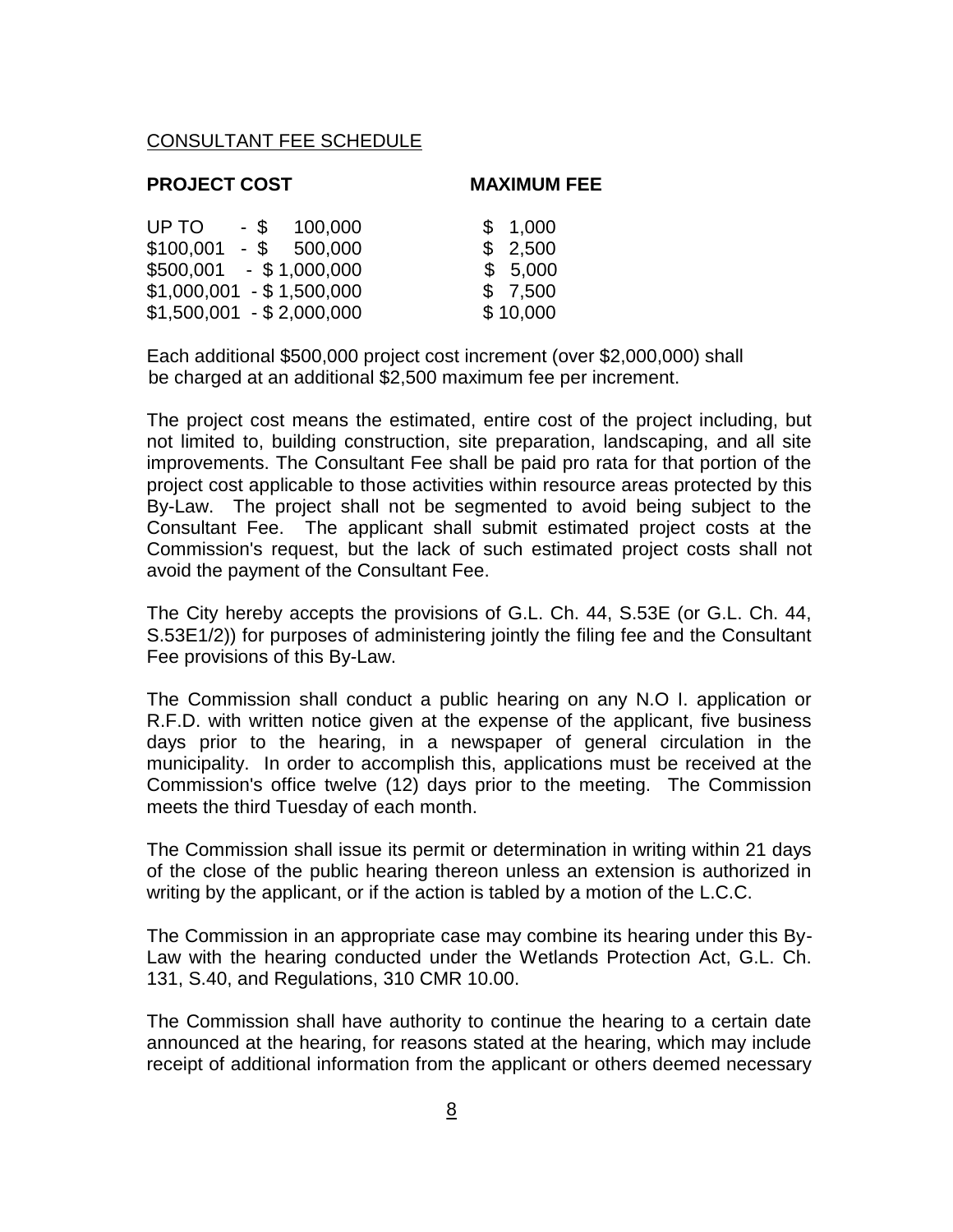by the Commission in its discretion, or comments and recommendations of the boards and officials listed in S.VI.

#### **V. COORDINATION WITH OTHER BOARDS**

Any person filing a N.O.I. or R.F.D. with the Commission shall provide a copy thereof at the same time, by certified mail (return receipt requested) or hand delivery, to the Conservation Commissions of the adjoining municipality, if the application or R.F.D. pertains to property within 100 feet of that municipality. An affidavit of the person providing notice, with a copy of the notice mailed or delivered, shall be filed with the Commission. The Commission may not take final action until the boards and officials have had 14 days from receipt of notice to file written comments and recommendations with the Commission, which the Commission shall take into account, but which shall not be binding on the Commission. The applicant shall have the right to receive any comments and recommendations, and to respond to them at a hearing of the Commission, prior to final action.

#### **VI. NOTIFICATION TO ABUTTERS**

Any person filing a Notice of Intent with a conservation commission shall at the same time give written notification thereof, by delivery in hand or certified mail, return receipt requested, to all abutters within one-hundred feet of the property line of the land where the activity is proposed, at the mailing addresses shown on the most recent applicable tax list of the assessors, including, but not limited to, owners of land directly opposite said proposed activity on any public or private street or way, and in another municipality or across a body of water. Said notification shall be at the applicant's expense, and shall state where copies of the notice of intention may be examined and obtained and where information regarding the date, time, and place of the public hearing maybe obtained. Proof of such notification, with a copy of the notice mailed or delivered, shall be filed with the Conservation Commission

**The LCC will not deem a N.O.I. to be complete and entitled to a public hearing unless an Affidavit of Service is included.**

#### **VII. NOTICE OF INTENT AND CONDITIONS**

If the Commission, after a public hearing, determines that the activities which are subject to the application or the land and water uses which will result therefrom are likely to have a significant individual or cumulative effect upon the resource area values protected by these By-Laws, the Commission, within 21 days of the close of the hearing, shall issue or deny a N.O.I. for the activities requested. If it issues a N.O.I., the Commission shall impose conditions which the Commission deems necessary or desirable to protect those values, and all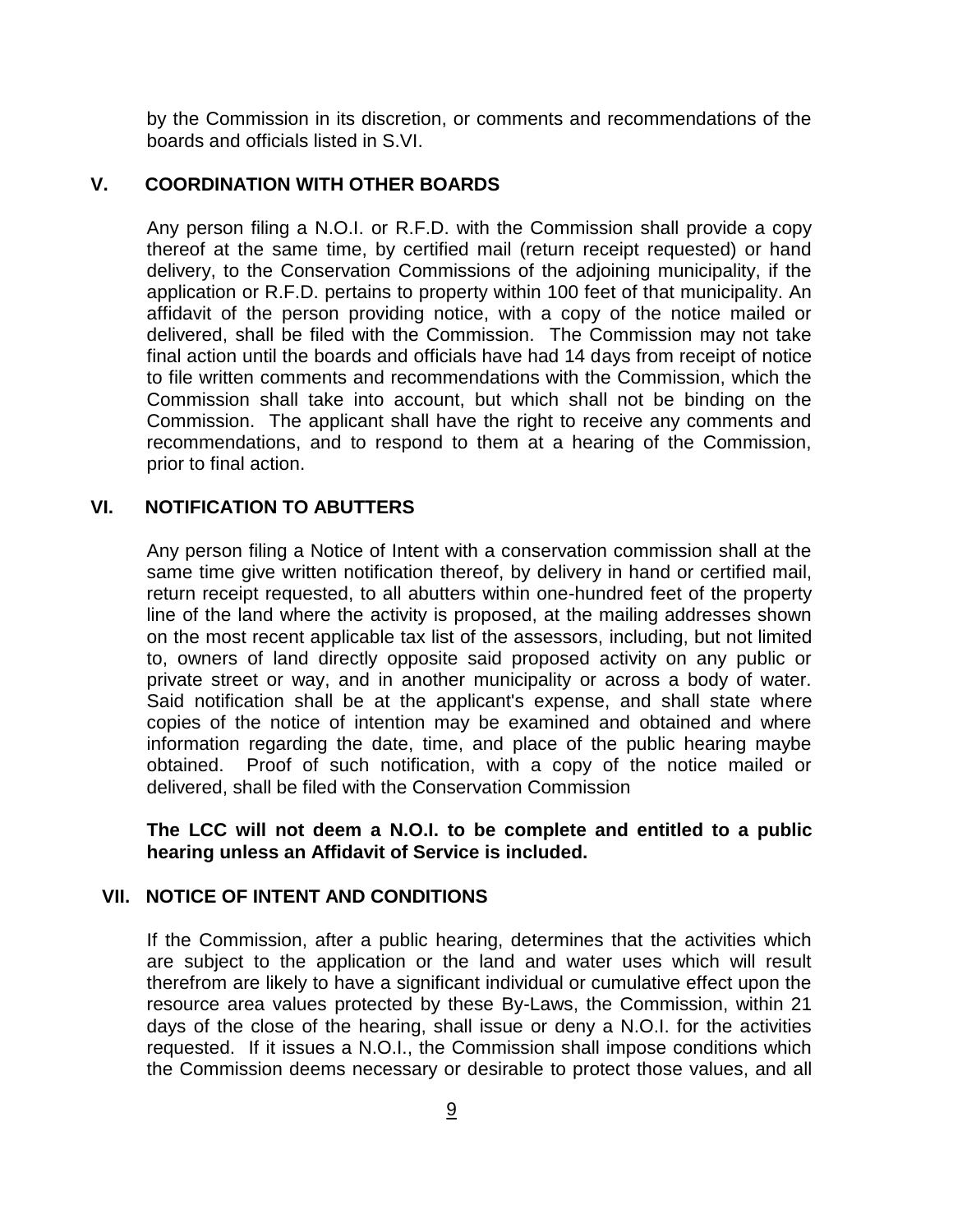activities shall be done in accordance with those conditions. The Commission shall take into account the cumulative adverse affects of loss, degradation, isolation, and replication of protected resource areas throughout the community and the watershed, resulting from past activities, permitted and exempt, and foreseeable future activities.

The Commission is empowered to deny a N.O.I. for failure to meet the requirements of this By-Law; for failure to submit necessary information and plans requested by the Commission; for failure to meet design specifications, performance standards, and other requirements in regulations of the Commission; for failure to avoid or prevent unacceptable significant or cumulative effects upon the resource area values protected by this By-Law; and where no conditions are adequate to protect those values, due consideration shall be given to any demonstrated hardship on the applicant by reason or denial, as presented at the public hearing.

Lands within 100 feet of specific resource areas are presumed important to the protection of these resources because activities undertaken in close proximity to wetlands and other resources have a high likelihood of adverse impact upon the wetland or other resource, either immediately, as a consequence of construction, or over time, as a consequence of daily operation or existence of the activities. These adverse impacts from construction and use can include, without limitation, erosion, siltation, loss of groundwater recharge, poor water quality, and loss of wildlife habitat. The Commission therefore may require that the applicant maintain a strip of continuous, undisturbed vegetative cover within the 100-foot area, unless the applicant convinces the Commission that the area or part of it may be disturbed without harm to the values protected by the By-Law.

To prevent wetlands loss, the Commission shall require applicants to avoid wetlands alteration wherever feasible; shall minimize wetlands alteration; and, where alteration is unavoidable, shall require replication of wetlands as a form of mitigation, but only with adequate security, professional design, and monitoring to assure success because of the high likelihood of failure of replication.

An Order of Conditions shall expire three years from the date of issuance. Notwithstanding the above, the Commission, in its discretion, may issue a permit expiring five years from the date of issuance for recurring or continuous maintenance work, provided that annual notification of time and location of work is given to the Commission. Any Order of Conditions may be renewed once for an additional one-year period, provided that a request for a renewal is received in writing by the Commission prior to expiration. Notwithstanding the above, an Order of Conditions may contain requirements which shall be enforceable for a stated number of years, indefinitely, or until permanent protection is in place, and shall apply to all owners of the land.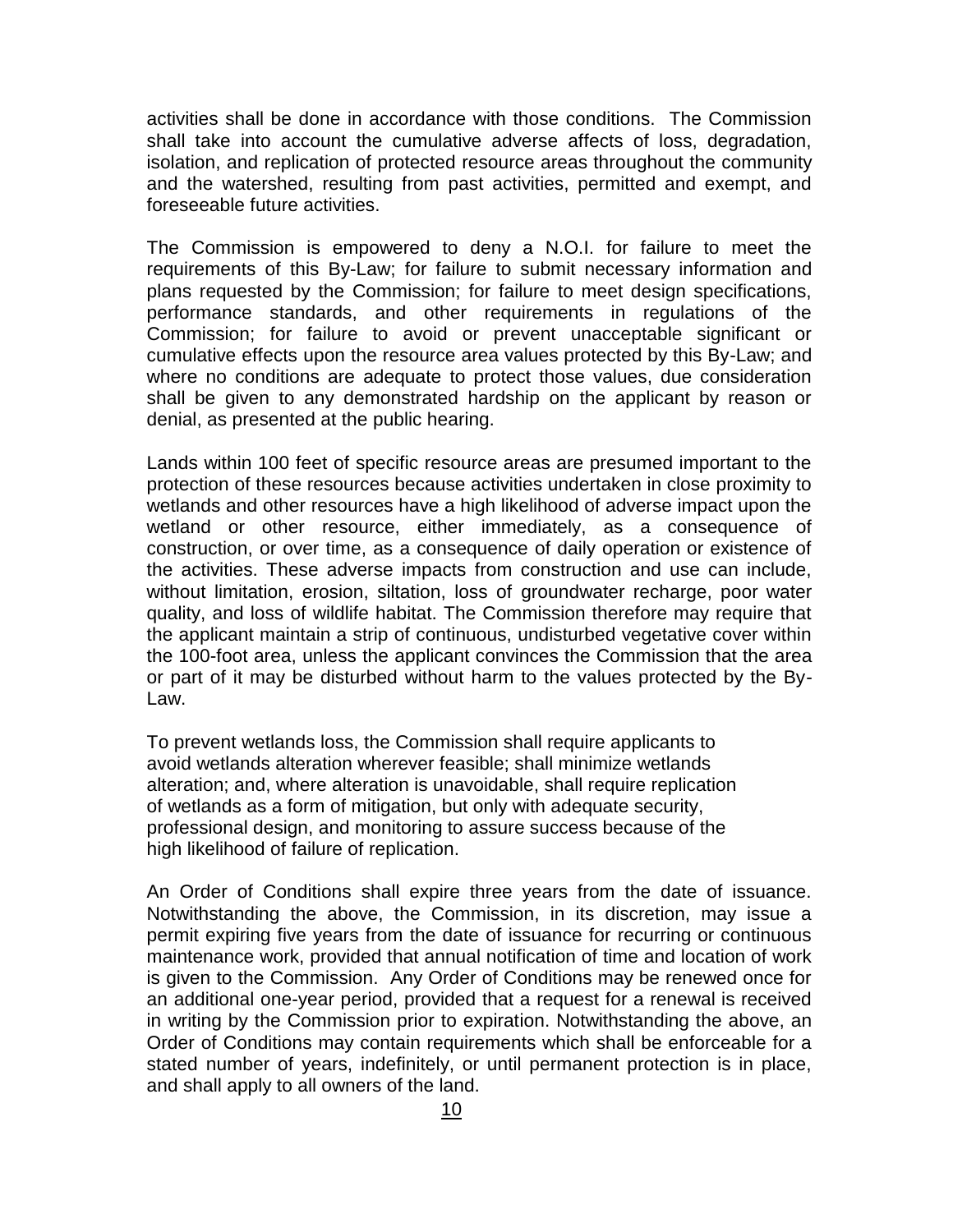For good cause, the Commission may revoke or modify an Order of Conditions or determination issued under this By-Law after notice to the holder of the Notice of Intent determination and notice to the public.

The Commission, in most cases, will combine the N.O.I. or Determination issued under this By-Law with the Order of Conditions or Determination of Applicability issued under the Wetlands Protection Act, G.L. Ch. 131, S.40, and Regulations, 310 CMR 10.00.

#### **VIII. RECORDING OF DOCUMENT**

**No work proposed in any N.O.I. application shall be undertaken until the Order of Conditions issued by the Commission with respect to such work has been recorded in the Registry of Deeds.** If the land affected is registered land in the Registry Section of the Land Court for the district wherein the land lies, and until the holder certifies in writing to the Commission that the Notice of Intent and Conditions have been recorded, work shall not commence. **This recording number (Book and Page) and receipt of payment must be provided to the Commission within 14 days.**

#### **IX. CERTIFICATE OF COMPLIANCE**

A request for a Certificate of Compliance must be received at the L.C.C. office fourteen (14) days prior to a regularly scheduled meeting and must, at a minimum, include:

- 1. A letter from a professional Registered Engineer stating that the work performed is in accordance with the Order of Conditions issued, and plans submitted to the L.C.C.
- 2. A site inspection by the L.C.C. along with the site inspection fee

 A site inspection is required under this By-Law to verify that the work conforms to performance standards and design specifications as permitted by the Commission.

#### **FEE: A FEE OF \$25.00 WILL BE CHARGED BY THE COMMISSION FOR A SITE INSPECTION**

 Upon request by the applicant for a site inspection and the \$25.00 inspection fee, the Commission will, within 14 days, schedule and conduct a site inspection. **All work must be completed prior to the**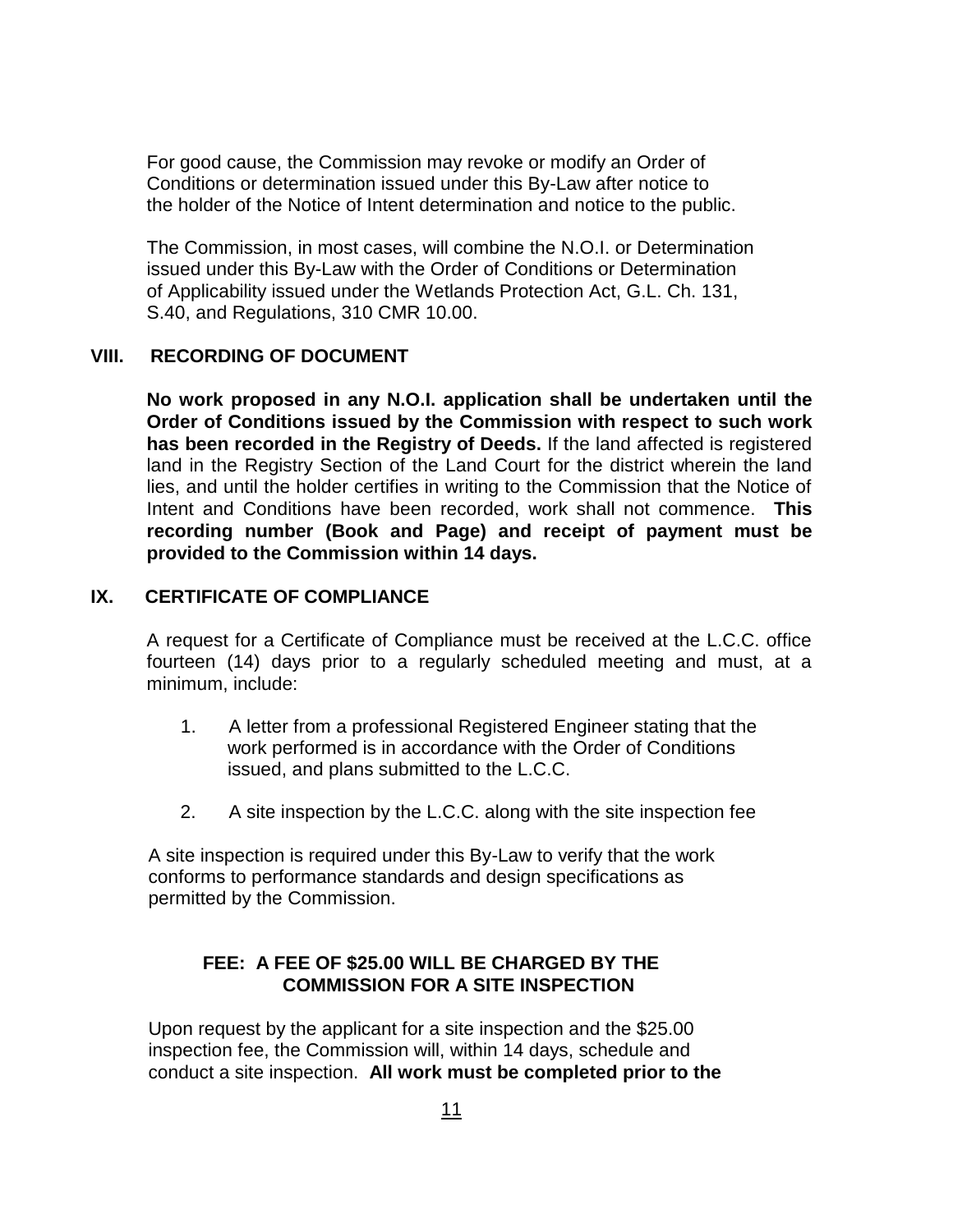#### **inspection.**

 In the event that the work is not in compliance with the Order of Conditions issued, and the site will have to be reinspected, there will be a fee of \$10.00 charged for **each** and **every** inspection.

#### **X REGULATIONS**

After public notice and public hearings, the Commission shall promulgate rules and regulations to effectuate the purposes of this By-Law. Failure by the Commission to promulgate such rules and regulations or a legal declaration of their invalidity by a court of law shall not act to suspend or in invalidate the effect of this By-Law.

At a minimum, these regulations shall define key terms in this By-Law not inconsistent with this By-Law and procedures governing the amount and filing fees.

#### **XI DEFINITIONS**

Definitions which apply to this By-Law are defined in **Appendix A.**

Except as otherwise provided in this By-Law or in regulations of the Commission, the definitions of terms in this By-Law shall be as set forth in the Wetlands Protection Act, G.L. Ch. 131, S. 40, and Regulations 310 CMR 10.00

#### **XII SECURITY**

As part of an Order of Conditions issued under these By-Laws, in addition to any security required by any other municipal or State board, agency, or official, the Commission may require that the performance and observance of the conditions imposed thereunder (including conditions requiring mitigation work) be secured wholly or in part by one or more of the methods described below:

- A. By a proper bond or deposit of money or negotiable securities or undertaking of financial responsibility sufficient in the opinion of the Commission, to be released whole or in part upon issuance of a Certificate of Compliance for work performed pursuant to the Order of Conditions.
- B. By a conservation restriction, easement, or other covenant enforceable in a court of law, executed and duly recorded by the owner of record, running with the land to the benefit of this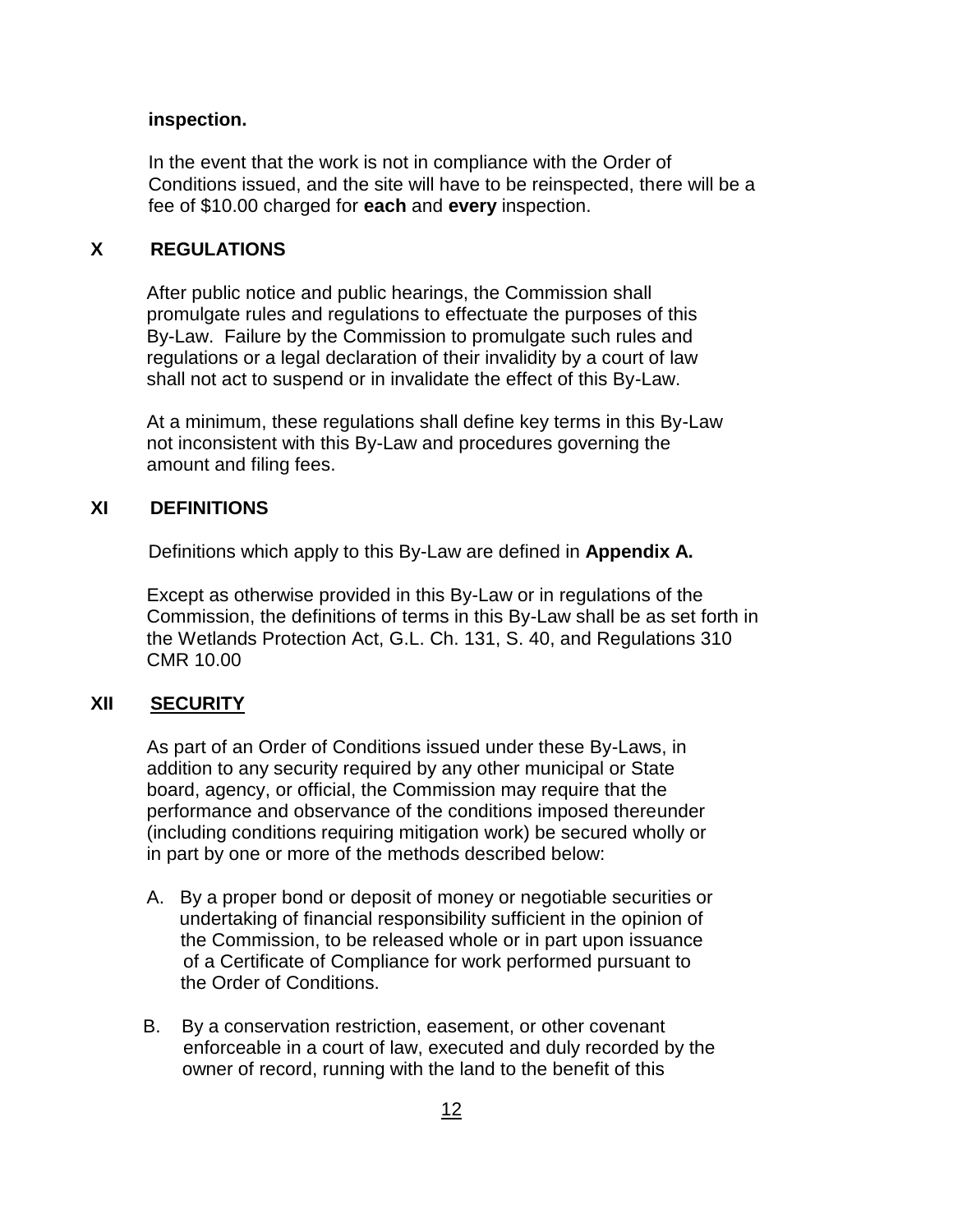municipality whereby the Order of Conditions shall be performed and observed before any lot may be conveyed other than by mortgage deed. This methods shall be used only with the consent of the applicant.

#### **XIII**. **ENFORCEMENT**

 No person shall remove, fill, dredge, build upon, degrade, or otherwise alter resource areas protected by this By-Law, or cause, suffer, or allow such activity, or leave in place unauthorized fill, or otherwise fail to restore illegally altered land to its original conditions, or fail to comply with an Order of Conditions or an enforcement order issued pursuant to these By-Laws.

The Commission, its agents, officers, and employees shall have authority to enter upon privately owned land for the purpose of performing their duties under this By-Law and may make or cause to be made such examinations, surveys, or sampling as the Commission deems necessary, subject to the constitutions and laws of the United States and the Commonwealth.

The Commission shall have authority to enforce this By-Law, its regulations, and conditions issued thereunder by violation notices, administrative orders (if the community has accepted G.L. Ch. 40, S. 21D), and civil and criminal court actions. Any person who violates provisions of this By-Law may be ordered to restore this property to its original condition and take other action deemed necessary to remedy such violations, or may be fined, or both.

Upon request of the Commission, the Mayor and City Solicitor may take legal action for enforcement under civil law. Upon request of the Commission, the chief of police shall take legal action for enforcement under criminal law.

Municipal boards and officers, including any police officer or other officer having police powers, shall have authority to assist the Commission in enforcement.

Any person who violates any provision of this By-Law, or regulations, permits, or administrative orders issued this By-Law under, shall be punished by a fine of not more than \$300. Each day or portion thereof during which a violation continues, or unauthorized fill or other alteration remains in place, shall constitute a separate offense, and each provision of the By-Law, regulations, permits, or administrative orders violated shall constitute a separate offense.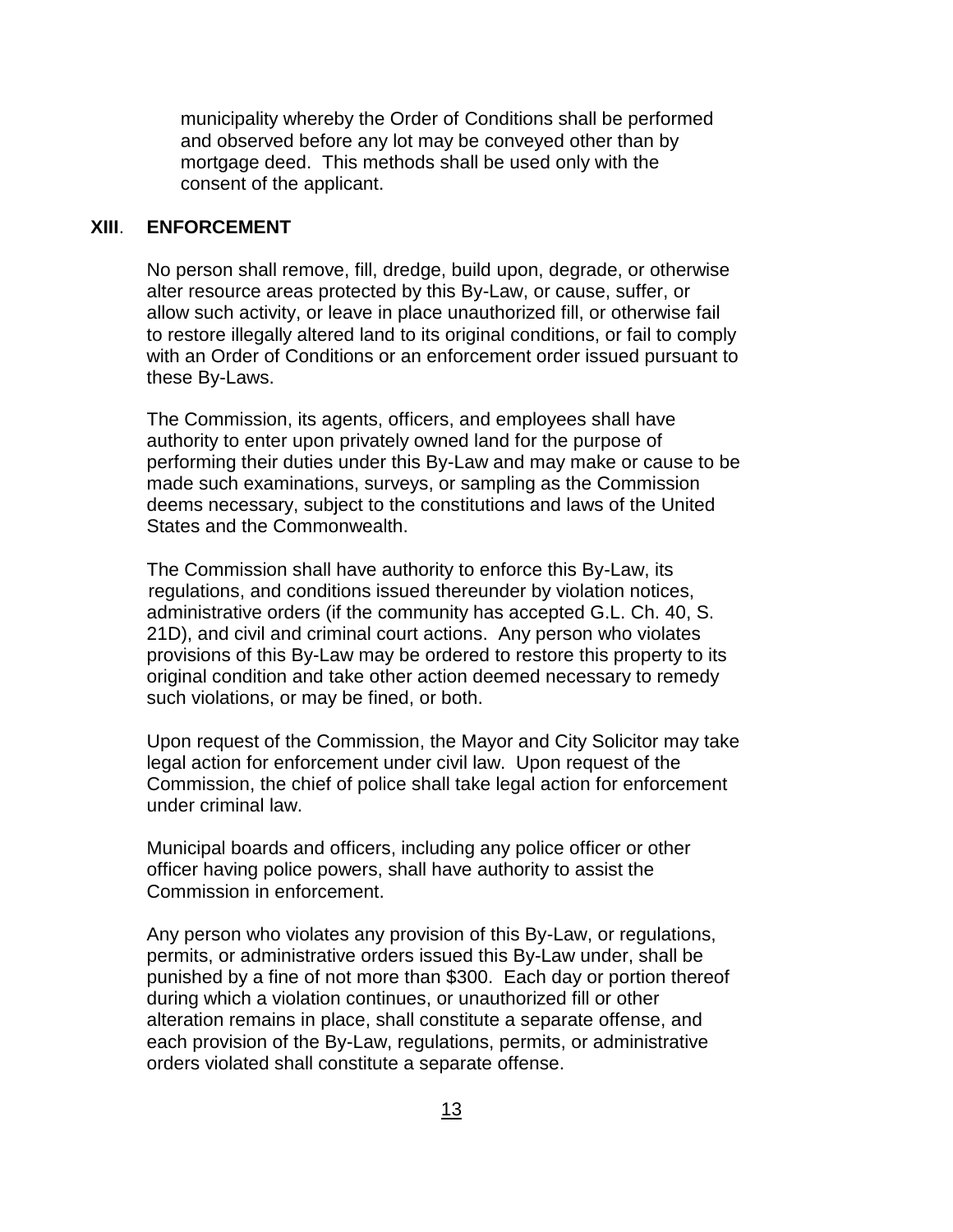As an alternative to criminal prosecution in a specific case, the Commission may issue citations under the non-criminal disposition procedure set forth in G.L. Ch. 40,. S. 21D, if adopted by the City as a general By-Law.

#### **XIV**. **BURDEN OF PROOF**

The applicant for a N.O.I. shall have the burden of proving by a preponderance of the credible evidence that the work proposed in this application will not have unacceptable significant or cumulative effect upon the resource area values protected by these By-Laws. Failure to provide adequate evidence to the Commission supporting this burden shall be sufficient cause for the Commission to deny or grant a N.O.I. with conditions.

#### **XV. APPEALS**

A decision of the Commission shall be reviewable in the Superior Court in accordance with G.L. Ch. 249, S.4.

#### **XVI. RELATION TO THE WETLANDS PROTECTION ACT**

This By-Law is adopted under the Home Rule Amendment of the Massachusetts Constitution and the Home Rule statutes, independent of the Wetlands Protection Act, G.L. Ch. 131, S.40., and Regulations, 310 CMR 10.00, thereunder.

#### **XVII SEVERABILITY**

 The invalidity of any section or provisions of this By-Law shall not invalidate any other section or provision thereof, nor shall it invalidate any permit or determination which previously has been issued.

#### **XVIII REVISIONS**

These rules and regulations may be revised from time to time by a majority vote of a quorum of the Lynn Conservation Commission provided that after public notice and a public hearing has been held in accordance with Massachusetts General Laws, Ch. 39, S. 23 A-C (The Open Meeting Law).

#### **XIX APPLICATION PROCEDURES**

Plans and information shall be submitted which completely and accurately describe the proposed activity and its affect on the areas subject to protection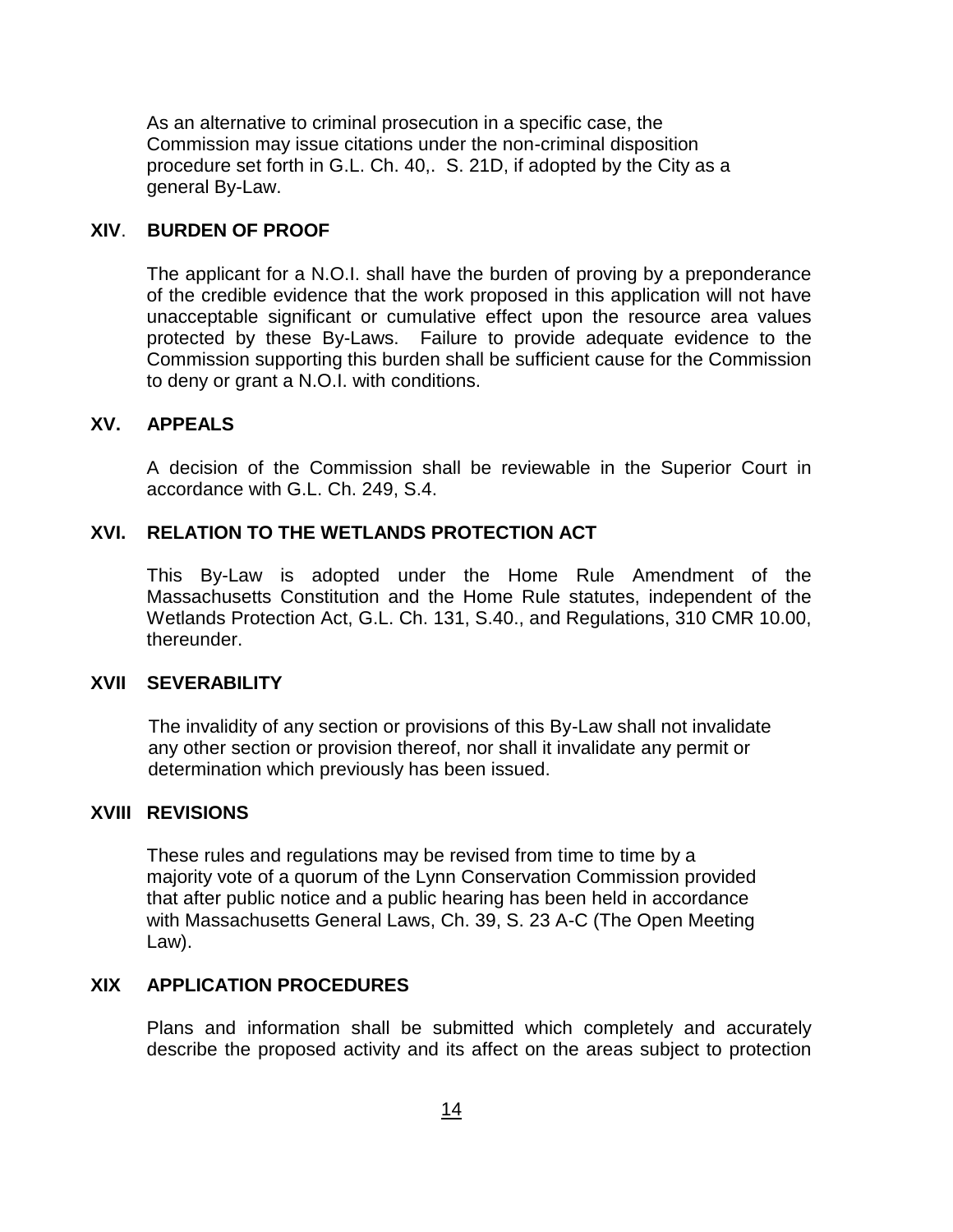and values protected by the Lynn Conservation Commission's Wetlands Protection By-Law.

Each plan, drawing, sketch or set of calculations shall be titled, dated and signed by the person responsible for their preparation. Plans or information involving the practice of professional engineering or surveying shall be stampedand signed by the appropriate design professional who shall be registered in the Commonwealth of Massachusetts.

The following provides a general guideline of the minimum-information necessary to present a proposal to the Commission.

Plans and information which are required by the Commission include, but are not limited to:

(a) An 8-1/2 x 11 excerpt of the USGS Quadrangle Map at its original scale showing the location of the proposed activity.

All other plans shall be drawn at a scale no smaller than  $1" = 40'$  scale and shall include:

- (a) All areas subject to protection (as defined in Section II) on the property or within 100' of the property;
- (b) The location, names and present widths of all streets, private ways, easements, covenants or restrictions on, bounding, approaching or within 50 feet of the parcel on which the project is located;
- (c) All property lines;
- (d) Location, extent and area of all existing and proposed structures, paved areas and utilities including, but not limited to, facilities for sewage including expansion areas, refuse and waste disposal facilities, facilities for storm water drainage (both temporary and permanent) and facilities for water supply, electricity conduction, and telecommunications;
- (e) Boundaries of Areas Subject to Protection within which work is proposed and within 100' of the property lines;
- (f) Delineation of a limit of work activity line (a minimum of thirty (30) feet from any vegetated wetland.

 Additional plans and information which may be required by the Commission include, but are not limited to: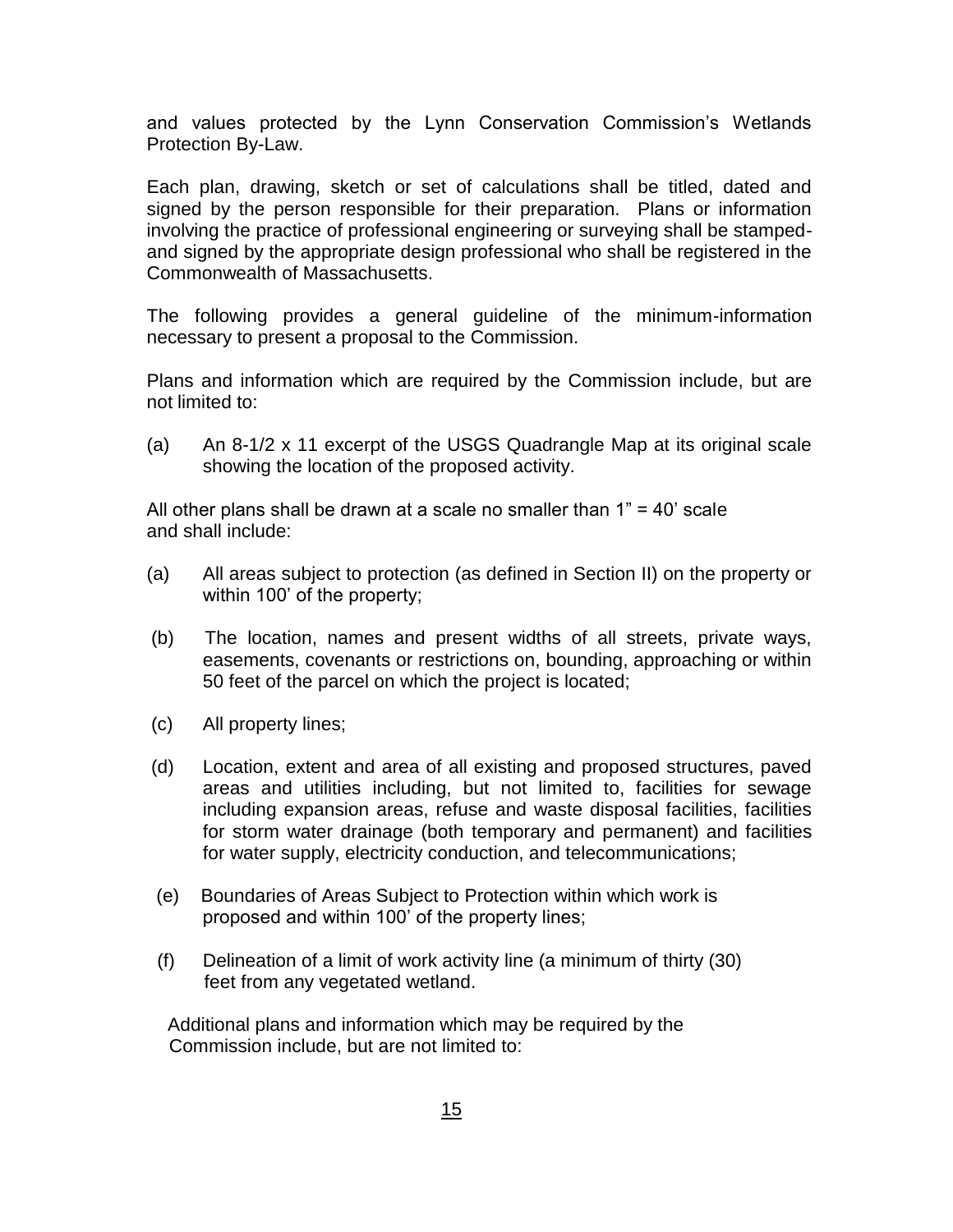- (a) Drainage calculations shall be based on the USDA Soil Conservation Service TR-55 or TR-20 method. The Cornell Atlas of Precipitation Extremes for the North Shore data shall be used for the 2, 10, 25, and 100-year/24 hour storm events. Drainage calculations for each sub watershed area shall include the hydraulic length drawn on the watershed plan, time of concentration calculation, pre-and post-development CN calculation, average watershed slope calculation, peak rate of runoff and volume of runoff;
- (b) Reservoir routing calculations shall be based on the data in XIX (a) above and shall include a stage-storage graph;
- (c) Existing and Proposed Topography at 2 foot contour intervals for the subject parcel;
- (d) Locations and basement floor elevations of all building structures;
- (e) Wildlife habitat analysis prepared in accordance with 310 CMR 10.60;
- (f) A single sheet plan detailing all resource areas within the project boundaries. This plan may be prepared at a scale of less than 1"= 40', if necessary;
- (g) Identification of all required federal, state and local permits and copies of all applicable federal, state and local environmental permits obtained;
- (h) Replication Plans as may be required;
- (i) A written description of the methodology used to delineate the wetlands and a botanical inventory of species used in the delineation.
- (j) Soil borings (to determine existing groundwater levels shall be located on plans as required by the Lynn Conservation Commission.

#### **XX DESIGN CRITERIA AND CONSTRUCTION METHODS**

#### 1. CALCULATING IMPACTED RESOURCE AREAS

 Adequate provision shall be made for the physical construction of proposed structures, embankments, grading and other proposed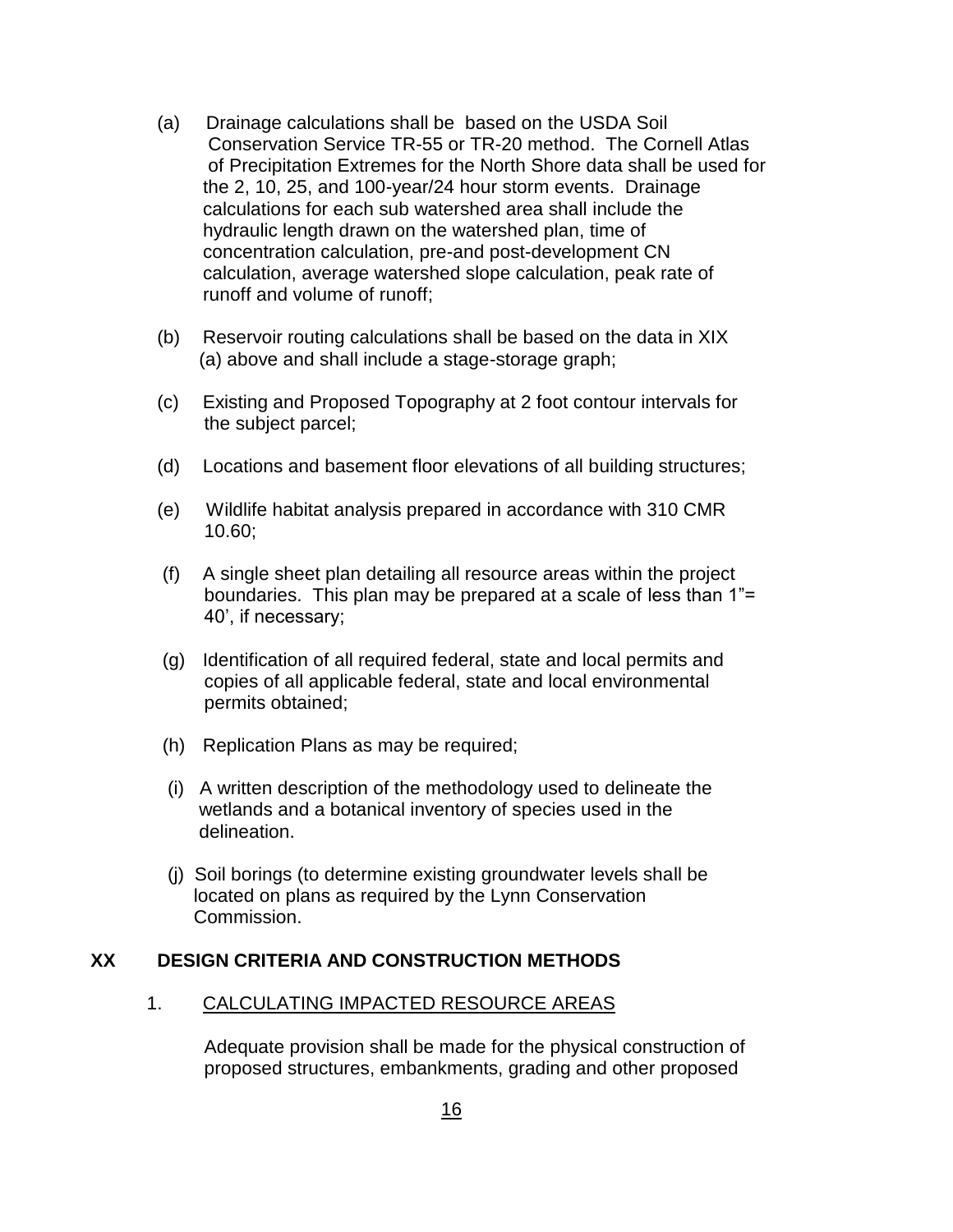activities as shown on the proposed plans. Sufficient work space shall be considered as part of the altered area when calculating the amount of resource area impacted. The area required for work space will vary on a site by site basis, but in no case shall it be less than thirty (30) feet. Any work within thirty (30) feet of a wetland or vernal pool will be presumed to alter that resource area. No buildings or structures will be allowed within this resource area, but landscaping proposals for buffering purposes will be considered by the Lynn Conservation Commission.

#### 2. DETENTION/RETENTION BASINS

Detention and retention basins shall meet the minimum requirements set forth in the U.S. Bureau of Reclamation Design of Small Dams and the U.S. Department of Agriculture Soil Conservation Service Guidelines. The inlet to detention basins shall be at or above the 25-year design storm level of the basin. The inlet to retention basins shall be at or above the mean annual water elevation. In no case shall the outlet from either basin be above the inlet elevation except for the emergency spillway. Embankment side slopes shall not be steeper than 2 feet horizontal to 1 foot vertical on either side of the embankment and shall be a minimum of 10 feet wide at the 100 year design storm capacity. An emergency spillway capable of protecting the embankment should the normal outlet fail to work during the 100-year storm event shall be provided. The embankment shall consist of a homogeneous mixture of clay, sand and silt. In no case is loam or any other organic material to be used in the embankment construction. If a core design is used instead of a homogeneous embankment, the design shall meet the minimum requirements set forth in the US Bureau of Reclamation Design of Small Dams. The surface of the embankment shall be protected from erosion by looming and seeding, rip-rap or other method acceptable to the Commission. Detention/Retention Pond design and construction must be reviewed, approved, and accepted by the Lynn Water and Sewer Commission.

#### 3. RIP-RAP

Rip-rap shall be sized such that the stones will be able to resist movement due to water velocity. Smaller stones may be used to fill the gaps between the larger stones in order to form a more stable structure.

#### **XXI. PERFORMANCE STANDARDS**

### 1. **INTRODUCTION**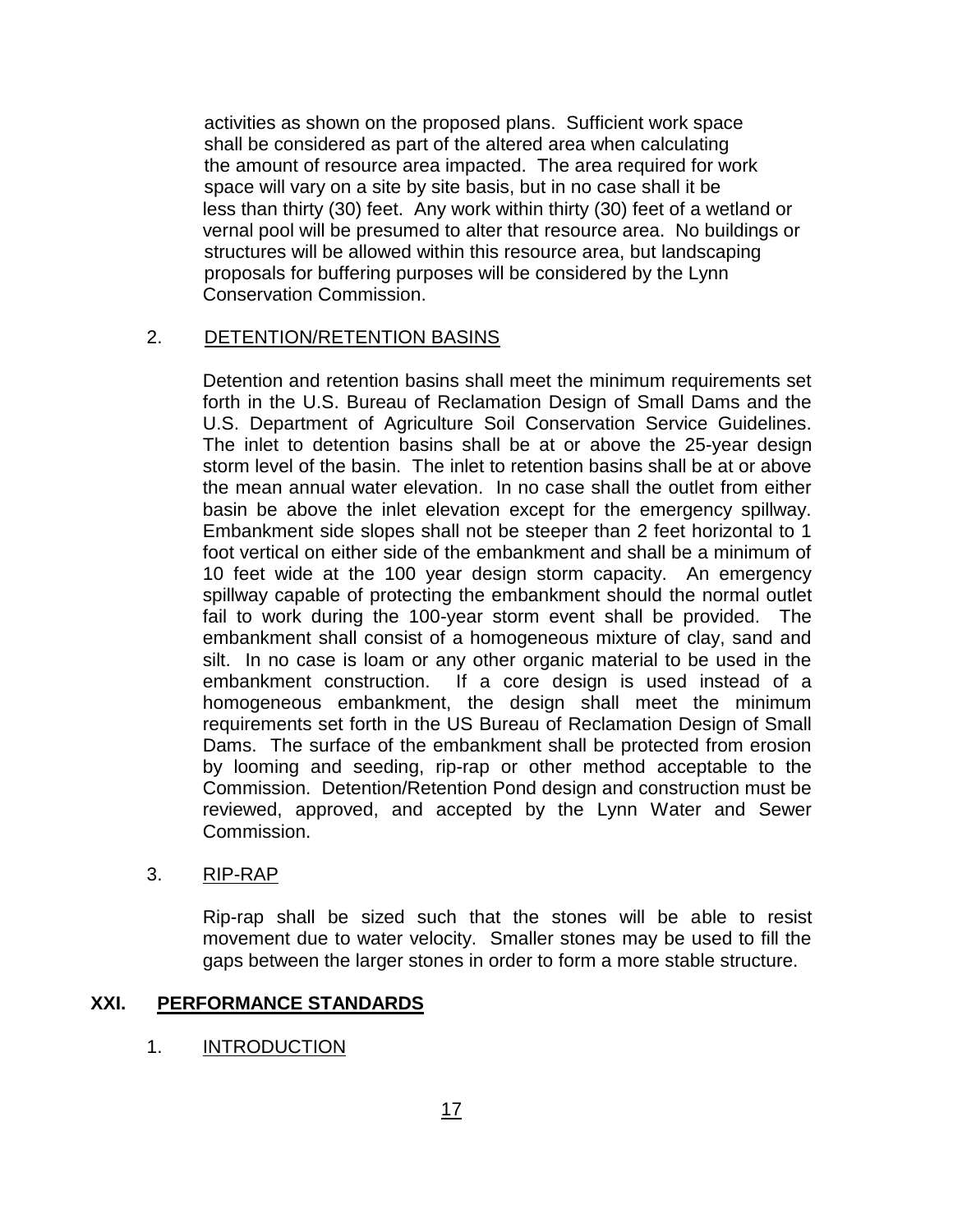The introduction, purpose, and performance standards stated in 310 CMR 10.51 - 10.60 shall apply except as stated below.

#### 2. **LIMITED PROJECTS**

The "limited projects" status granted under 310 CMR 10.53 (3) is not recognized under the Lynn Conservation Commission's Wetlands By-Laws. Each application shall be handled on a case-by-case basis.

#### 3. FRESHWATER WETLANDS

The definition of "freshwater wetlands" shall include both Bordering and Isolated Vegetated Wetlands. Isolated Vegetated Wetlands are those wetland areas which meet the definition and critical characteristics of Bordering Vegetated Wetlands, but do not border on creeks, rivers, streams, ponds or lakes. (See 310 CMR 10.53 (1) & (2). They exist as "pockets" of wetland vegetation which, are supported by soil and/or hydrologic conditions. No work will be permitted within thirty (30) feet of freshwater wetlands unless it is deemed unavoidable by the Commission.

The following areas are subject to protection under the By-Laws:

- (a) Any freshwater wetland, including marsh, wet meadows, bog or swamp;
- (b) any lake, pond, reservoir, river, stream, creek, or other watercourse and their banks and beaches;
- (c) any land subject to flooding or inundation by groundwater or surface water;
- (d) any vernal pool; and
- (e) any land within l00 feet of the area set forth in  $(a) (d)$  as preceding.

 In order to provide protection to the resource area (i.e. by shading, filtering stormwater runoff; reducing pollutants such as salts, pesticides, herbicides, and fertilizers; providing food and shelter for wildlife; to allow beneficial wetland vegetation; and to add aesthetic value), the Commission shall require a 30-foot strip of undisturbed vegetation along the margin of any wetland resource area (bordering or isolated). This will be required even in the absence of unusual site topography or rare species or other protected resource. Landscaping proposals for this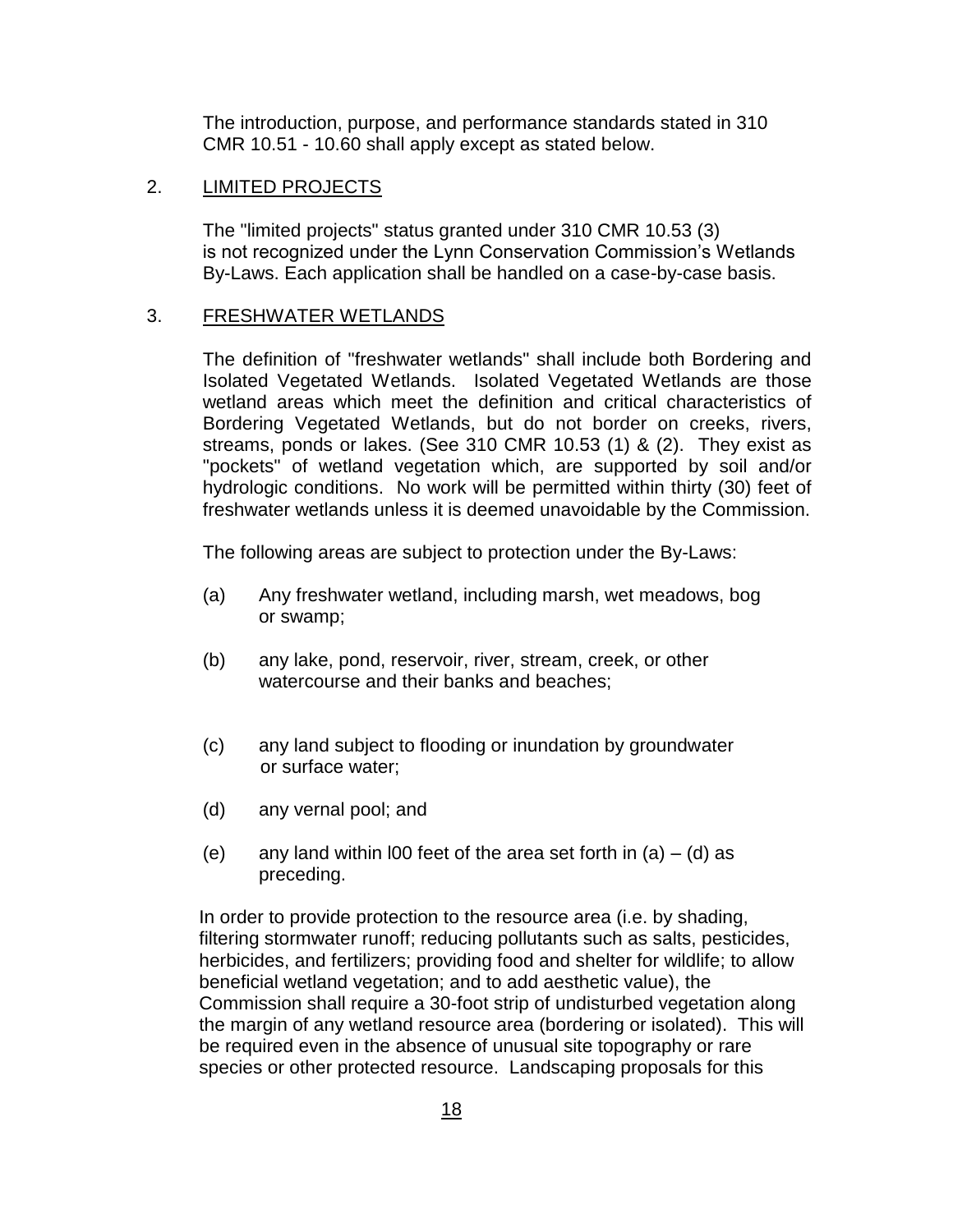strip, for buffering purposes will be considered on a case by case basis.

Bordering vegetation is presumed to be significant to wildlife protection.

#### 4. REPLICATION AREAS

In situations where wetlands loss is unavoidable, a compensatory wetland area shall be provided which is at least 1.5 times the size of the lost area; is at or below the same elevation, has the same hydrology and surface water elevation; has the same hydrologic connection to a water body; and within two growing seasons is vegetated with a plant community of at least 75 percent cover consisting of the same plant community type and similar species composition to the lost area; and within two growing seasons demonstrates a hydrologic regime similar to the lost area.

#### 5. LAND SUBJECT TO FLOODING

The engineering calculations referred to in 310 CMR 10.57 (2) (a) 3. shall be based on a design storm of 7.0 inches of precipitation in twentyfour hours (i.e. a Type III Rainfall, as defined by the U.S. Soil Conservation Service). The remaining basis (b and c) outlined 310CMR 10.57 (2) (a) 3. shall also apply.

The term "land subject to flooding or inundation" shall mean an isolated area or closed basin which at least once a year confines standing water to an average of six (6) inches with a surface area of 2,000 square feet.

#### 6. VERNAL POOLS

Vernal pools and vernal pool habitat as defined in this By-Law shall be determined by the Lynn Conservation Commission. The Commission need not identify vernal pool and vernal pool habitat locations prior to application with the Commission. The applicant may request a determination of applicability prior to application for a permit under the By-Laws, if he/she is unsure as to whether a vernal pool exists on the subject site. A vernal pool need not be identified or certified (with the Division of Fisheries and Wildlife, Natural Heritage and Endangered Species Program) prior to application or Notice of Intent with the Commission. It shall be the applicant's responsibility to indicate the location of possible vernal pools and vernal pool habitat on the subject property during the application process.

A vernal pool, as can be further defined by the Division of Fisheries and Wildlife (Natural Heritage and Endangered Species Program), in part, is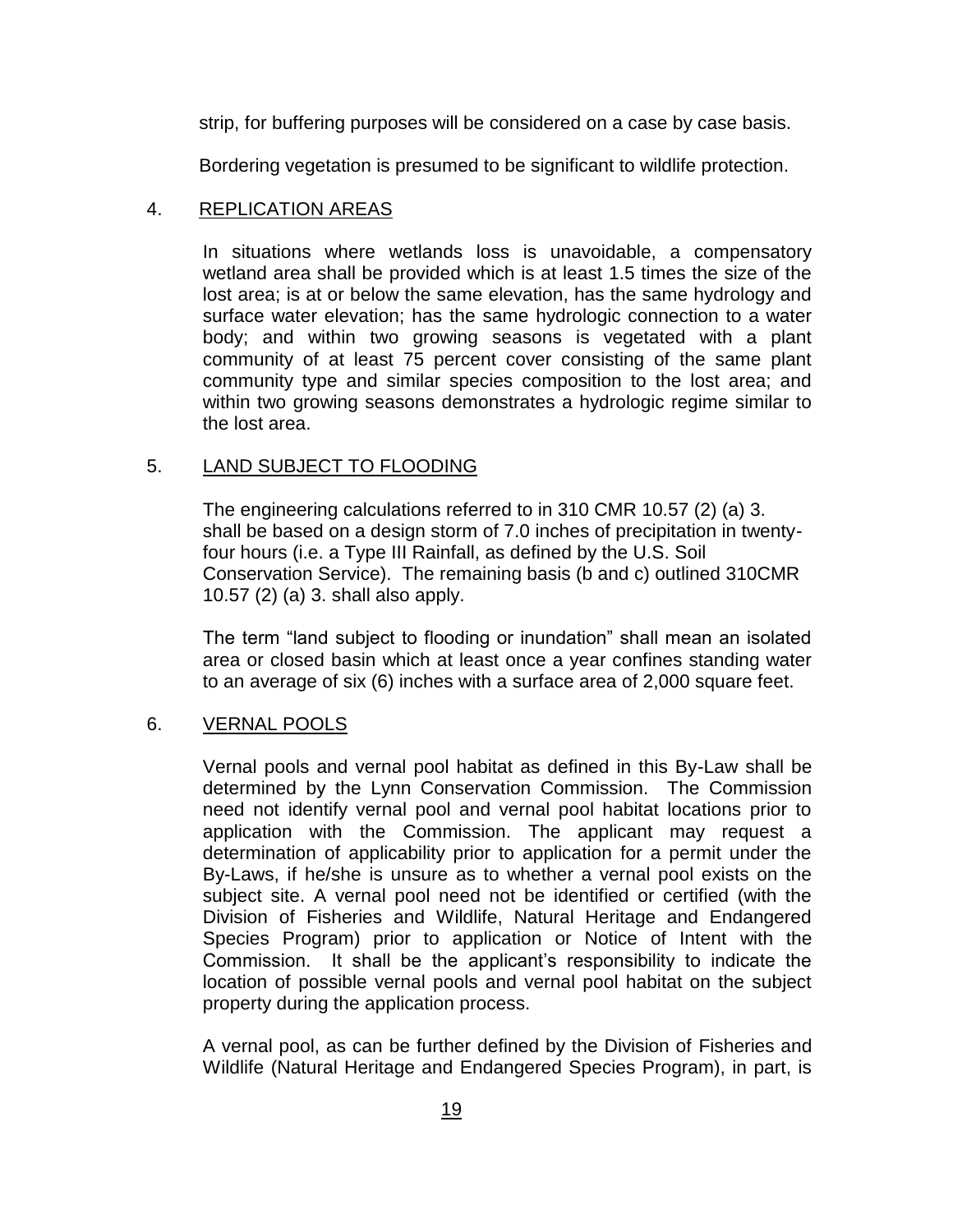a temporary body of freshwater that provides critical habitat for many vertebrate and invertebrate species. Most vernal pools are filled by the spring rains and snowmelt, only to dry up during the hot, dry months of summer. Many vernal pools, though, are filled by the rains of autumn and may persist throughout the winter. Vernal pools are often small and shallow and may measure only a few yards across. A vernal pool provides breeding habitat to obligate vernal pool species such as wood frogs (rana sylvatica), spotted salamanders (ambystoma maculatum), or fair shrimp (eubranchipu's spp) and also provides breeding habitat for faculative species such as spring peepers (hyla crucifers), damsel fly larvae (odonata zygoptera) or painted turtles (chrysemyspicta).

There shall be no alteration of any vernal pool or its buffer zone. The Buffer Zone is critical to the continued function of a vernal pool, and any work in this area should be avoided. The protectable area is the vernal pool itself and up to 100 feet beyond the pool's margin. Specific buffers to vernal pools and vernal pool habitat will be assessed on a case by case basis.

#### 7. LANDS WITHIN 100 FEET

The land area within 100 feet of any freshwater wetland; marshes; wet meadows; bogs; swamps; vernal pools; banks; reservoirs; lakes; ponds; rivers; streams; creeks; beaches; land under waterbodies; lands subject to flooding or inundation by groundwater, or surface water is considered that this area is a protectable resource area; and that this resource area under the Wetlands Protection By-Laws and as such, is subject to protection. This is different from 310 CMR 10.00 in that this area is a protectable resource area; and that this resource area encompasses more than the buffer zone designated in 310 CMR 10.00, e.g. it surrounds land subject to flooding and isolated vegetated wetlands in addition to bordering vegetated wetlands, banks, and land under waterways and waterbodies. The function of this protectable resource area is 1) to protect the resource areas it surrounds, i.e. by shading, filtering stormwater runoff (as in reducing turbidity), reducing noise and wind, and reducing pollutants (such as salts, pesticides, herbicides, and fertilizers); 2) to provide wildlife habitat (food and shelter); 3) to provide traversable recreation areas; 4) to improve or add to the esthetics of the area, and 5) to allow for wetland plant growth and wetland expansion.

In order to provide for the protection of the above-protected resource area, the following activities are prohibited on the land within 100':

a) Any activity within twenty-five (25) feet of the a wetland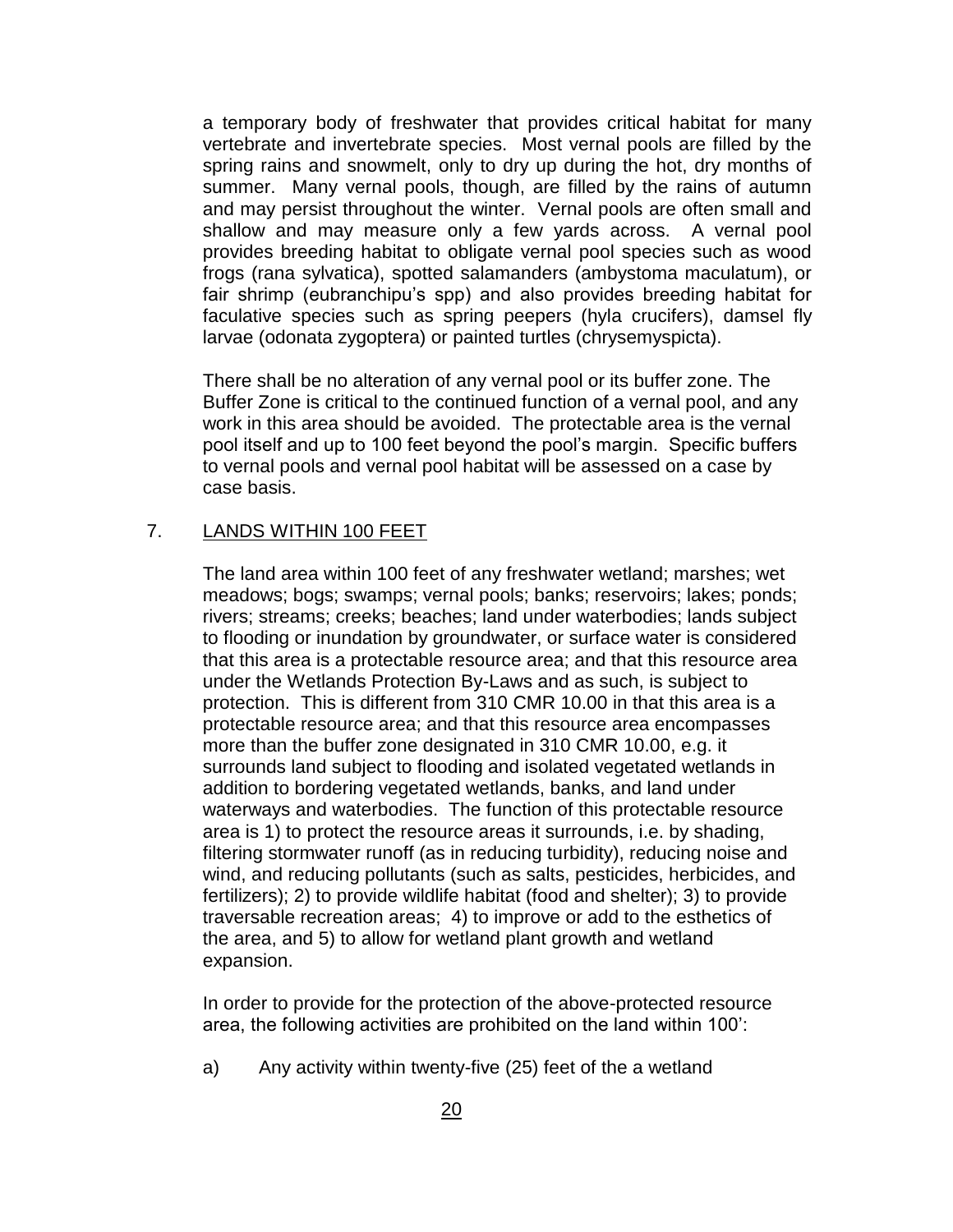resource area;

- b) Installation of underground fuel oil storage tanks;
- c) Rendering twenty-two percent (22%) or more of the protected 'lands within 100' feet resource area impervious (CN greater than 89) on any lot;
- d) Altering more than seventy-five percent (75%) of the protected "lands within 100 feet" resource area on any lot:
- e) Altering the protected resources around vernal pools (review may be made on a case by case basis).

The preceding restrictions are intended to represent the limits beyond which the ability of the resource area to function is presumed to be impaired. The presumption may be overcome by a clear showing that the ability of the resource area to function will not be impaired. All work proposed in a protected resource area will be reviewed on a case by case basis.

#### 8. WETLAND COMPENSATION

In the event that wetland loss is unavoidable and wetland replication/ compensation is required. An area of compensatory wetland shall be provided which is at least 1.5 times the size of the area lost and said area(s) shall be consistent with the requirements for wetland replication expressed in the Wetlands Protection Act.

#### 9. DRAINAGE

Peak rates and/or volumes of runoff to resource areas shall not be increased or decreased beyond the resource area's ability to function in the same manner as existing during pre-development conditions. It is presumed that a change of more than fifteen percent (15%) in either the peak rate or volume of runoff for the 2, 10, 25 or 100-year design storm events will impair the resource area's ability to function. The hydrologic calculations shall be based on the SCS TR-55 or TR-20 methods with rainfall data for the respective storms from the Cornell Atlas of Precipitation Extremes for the North Shore. A 24-hour, Type III Storm with an antecedent moisture condition II shall be used in the calculations. curve numbers shall conform to the SCS Guidelines. The presumption in the above paragraph may be overcome by a clear showing that the resource area's ability to function will not be impaired.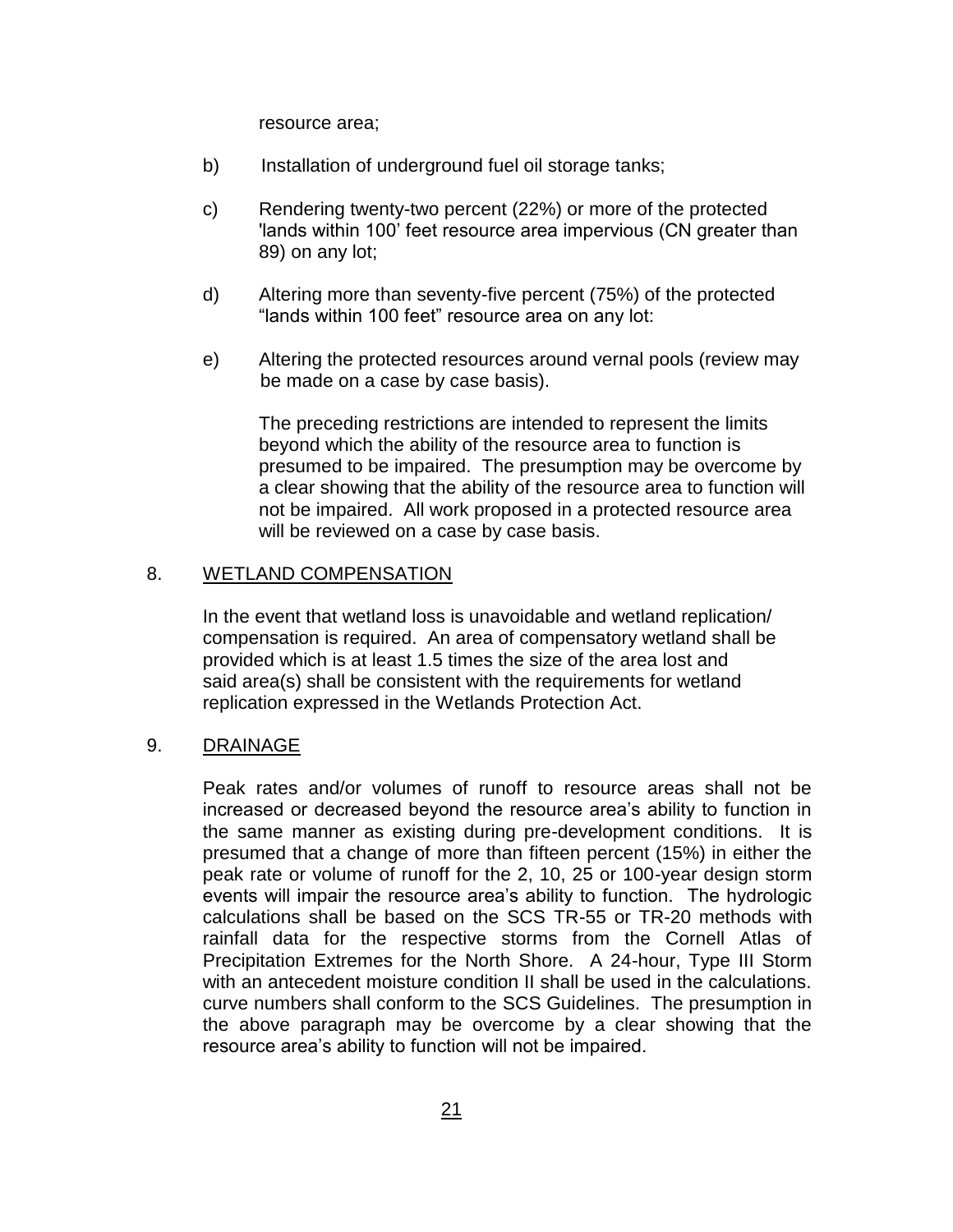#### 10. ALTERATION LIMIT

In order to further provide protection to the resource area, there shall not be an alteration of more than seventy-five (75%) percent of the protected buffer land within the 100 feet resource area (vernal pool as described above).

#### 11. STRUCTURES OF HISTORICAL SIGNIFICANCE OR ARCHAEOLOGICAL INTEREST

When man-made structures of historical significance or archaeological interest are located within a resource area or the buffer zone (pasture or colonial stonewalls, etc.), the Commission may require adequate measures to protect these structures. The Commission may consult with the Lynn Museum/Historical Society.

#### 12. OBJECTS OF GEOLOGICAL SIGNIFICANCE

When natural objects of geological significance are located within a resource are or the buffer zone (erratic boulders, cliffs, etc.), the Commission may require adequate measures to protect these objects).

#### 13. WILDLIFE PROTECTION:

In order to limit the impacts of wildlife in the area, the Lynn Conservation Commission requires that the entire site be preliminarily examined for any active bird sites. There is to be no disturbance to the cycle of nesting, breeding, and fledging. To support this requirement, the L.C.C. relies on Massachusetts Generals Laws, Chapter 131, Section 74. Work in the immediate area must be delayed until the birds have fledged.

### **XXII. ENFORCEMENT**

 It is the intention of these regulations to clarify the provisions set forth under the General Wetlands Protection By-Laws. Unfortunately, there may be instances where violations occur. In recognition of this fact, the Commission has devised a procedure whereby violations may be handled fairly:

a. Upon the Commission's finding that a violation has occurred, the violator will be informed in writing of the violation and be requested to attend as meeting of the Commission to resolve the matter. The meeting date shall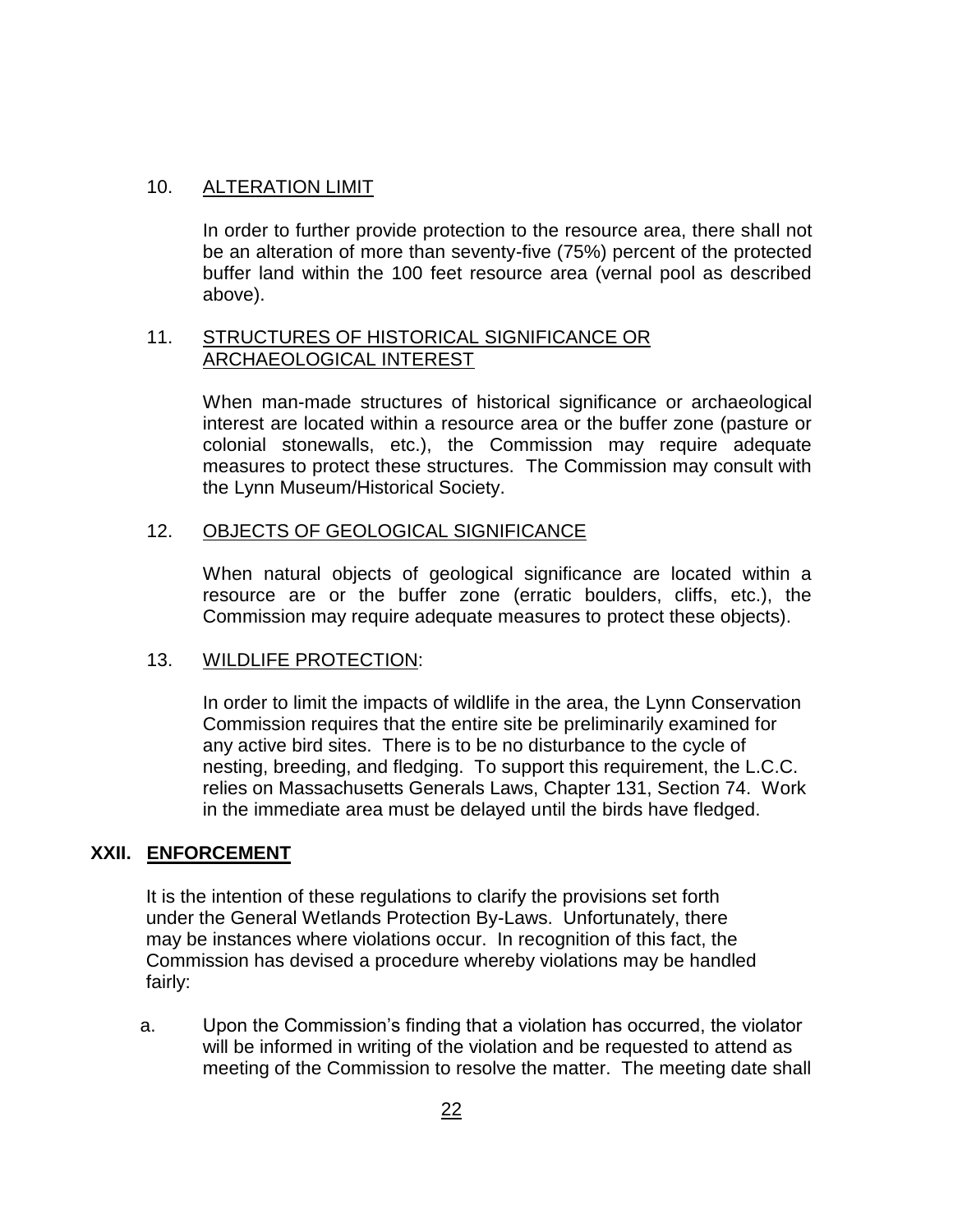be agreed to by both parties, but in no case shall be more than one (1) month after the original date of the Commission's notice of the violation to the violator.

b. Upon failure of the violator to appear at the meeting referred to above or upon failure of the violator to remedy the violation within the time frame set by the Commission, the Commission may levy a fine of \$25.00 for the first offense, \$100.00 after the second notification, and \$300.00 for each subsequent offense. Each day or portion thereof during which a violation continues shall constitute a separate offense.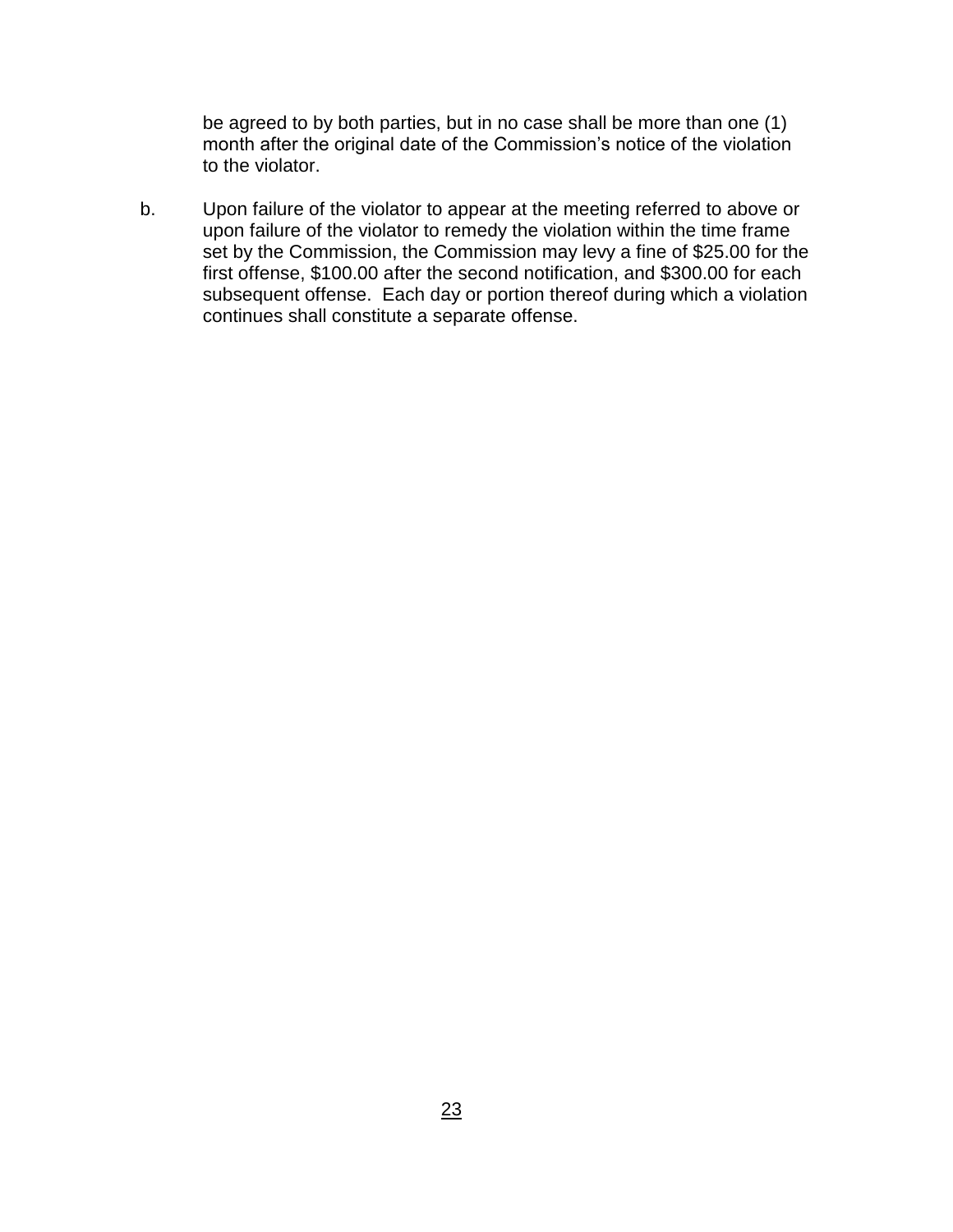#### **APPENDIX A DEFINITIONS**

The following definitions shall apply in the interpretation and implementation of these By-Laws.

**ACTIVITY**: Any form of draining, dumping, dredging, damming, discharging, excavation, filling or grading; the erection, reconstruction, or expansion of buildings or structures; the driving of pilings; the construction or improvement of roads and other ways; the changing of runoff characteristics; the intercepting or diverting of ground surface water; the installation of drainage, sewage and water systems; the discharging of pollutants; the destruction of plant life; and any other changing of the physical characteristics of land, or of the physical, biological or chemical characteristics of water.

**AESTHETICS:** That quality which exists in the general aspect landscape which adds to the array of impressive natural prospects and imposing features of a particular place. For the purposes of the General Wetlands Protection By-Laws, the natural prospects and imposing features referred to above are those which are not man-made.

**ALTER:** To change the condition of any Area Subject to Protection Under the By-law. The term "alter" shall include, without limitation, the following activities when undertaken to, upon, within or affecting the resource areas protected by these By-Laws:

- (a) Removal, excavation or dredging of soil, gravel or aggregate material of any kind;
- (b) Changing of pre-existing drainage characteristics, flushing characteristics, salinity distribution, sedimentation patterns, flow patterns, or flood retention characteristics;
- (c) Drainage or other disturbance of water level or water table;
- (d) Dumping, discharging, or filling with any material;
- (e) Placing of fill, or removal of material;
- (f) Driving of piles, erection of buildings, or structures of any kind;
- (g) Placing of obstructions of objects in water;
- (h) Destruction of plant life, including cutting of trees and replacement of existing plant life with lawns and other landscaping;
- (i) Changing water temperature, biochemical oxygen demand, or other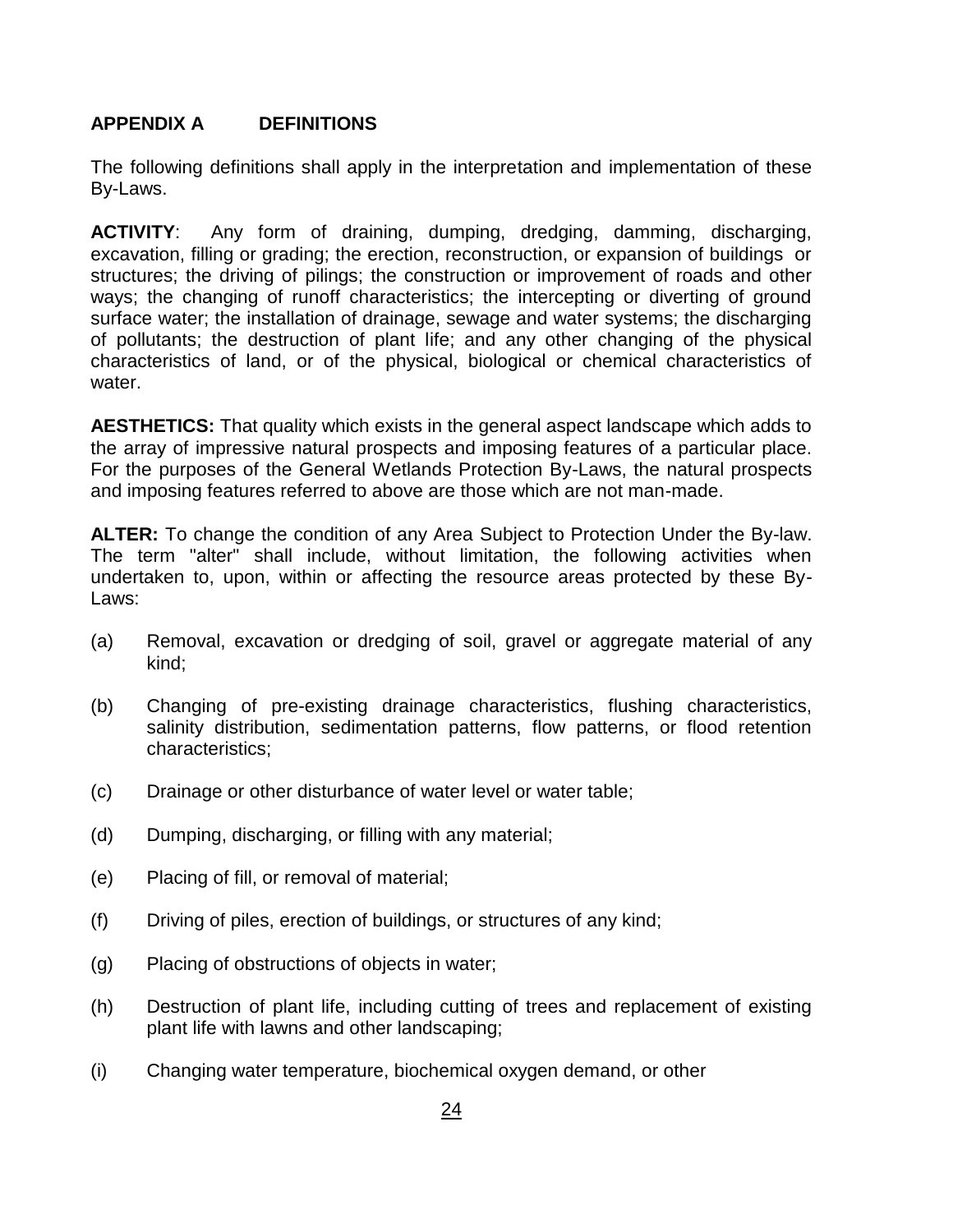physical or chemical characteristics of water.

- (j) Any activities, changes, or work which may cause of tend to contribute to pollution of any body of water or groundwater.
- (k) Application of herbicides and pesticides.

**AQUACULTURE:** The growing of aquatic organisms under controlled conditions, including but not limited to finfish, shellfish, amphibians, reptiles, and seaweeds.

**BANK:** that portion of the land surface which normally abuts and confines a stream, river, pond, or lake. The upper boundary of a Bank is the first observable break in the slope or the mean annual high water level, whichever is lower. The lower boundary of a Bank is the mean annual low water level.

**BOG:** Any area where standing or slowly running water is near or at the surface during a normal growing season, and where the vegetational community has a significant portion of the water or surface covered with sphagnum moss, and where the vegetational community is made up of a significant portion of one or more of, but not limited to nor necessarily all of, the following plants or groups of plants: azaleas (Rhododendron canadense and R. viscosum), black spruce (Picea mariana), bog cotton (Eriophorum), cranberry (Vaccinium macrocarpon), Highbush blueberry (vaccinium corymbosum), larch (Larix laricina), laurel (Kalmia polifolia), leatherleaf (Chamaedaphne calyculata), orchids (Pogonia, Calopogon), pitcher plant (Sarracenia purpurea), sundews (Drosera rotundifolia, D. intermedia), sweet gale (Myrica gale), white cedar (Chamaecyparis thyoides), sedges (Dulichium arundinaceum, Carex canescens, Cares spp., Rychospora spp., Cladium mariscoides).

**BORDERING:** touching

**BOUNDARY:** The boundary of the Area Subject to Protection Under the By-Laws.

**BY-LAWS:** Refers to the City of Lynn General Wetlands By-Laws

**CERTIFICATE OF COMPLIANCE:** A written determination by the Conservation Commission that the proposed work or a portion thereof has been completed in accordance with a pertinent Permit.

#### **COMMISSION:** Lynn Conservation Commission

**CONDITIONS:** Those requirements set forth in a written Permit issued by the Conservation Commission for the purpose of permitting, regulating, or prohibiting any activity that removes, fills, dredges, builds upon, or alters an Area Subject to Protection Under the By-laws.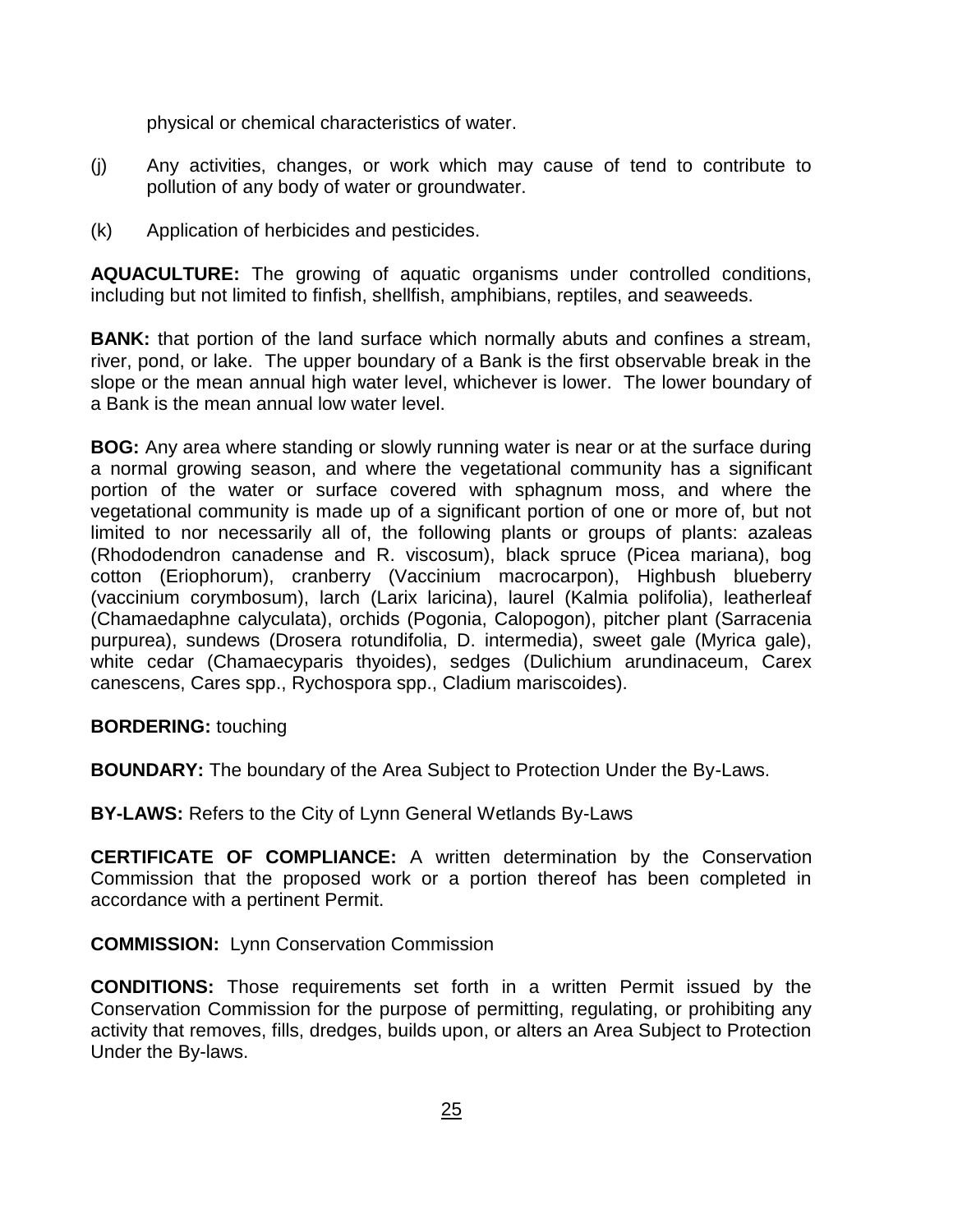**CONSERVATION COMMISSION:** The body comprised of members lawfully appointed pursuant to M.G.L. c. 40, s. 8C.

**CREEK:** the same as a stream.

**DATE OF ISSUANCE:** The date a Permit, Determination, or Certificate of Compliance is mailed, as evidenced by a postmark or the date it is hand delivered.

**DATE OF RECEIPT:** The date of delivery to an office, home, or usual place of business by mail or hand delivery.

**DEPARTMENT:** Massachusetts Department of Environmental Protection (DEP).

**DETERMINATION** (**of Applicability):** A written finding by the Commission as to whether a site or the activity proposed thereon is subject to the jurisdiction of the By-Laws.

**DREDGE:** To deepen, widen, or excavate, whether temporarily or permanently.

**EROSION CONTROL:** The prevention or reduction of the detachment or movement of soil or rock fragments by water, wind, ice, and/or gravity.

**EXTENSION PERMIT:** A written extension of time within which the authorized activity shall be completed.

**FILL:** To deposit any material so as to raise an elevation, either temporarily or permanently.

**FLOOD CONTROL:** The prevention or reduction of flooding and flood damage.

**FOR GOOD CAUSE:** Discovery by the Commission of new information related to the application and/or discovery by the Commission of information supplied by the applicant which in the opinion of a majority of a quorum of the Commission does not reflect actual site conditions.

**FRESHWATER WETLANDS:** Any area where the topography is low and flat, where soils are annually saturated as demonstrated by the presence of hydric soils, or where the vegetation community is composed of species adapted to or characteristic of saturated soil conditions. Freshwater wetlands includes both Bordering & Isolated Vegetated Wetlands.

**GROUND WATER SUPPLY:** Water below the earth's surface in the zone of saturation.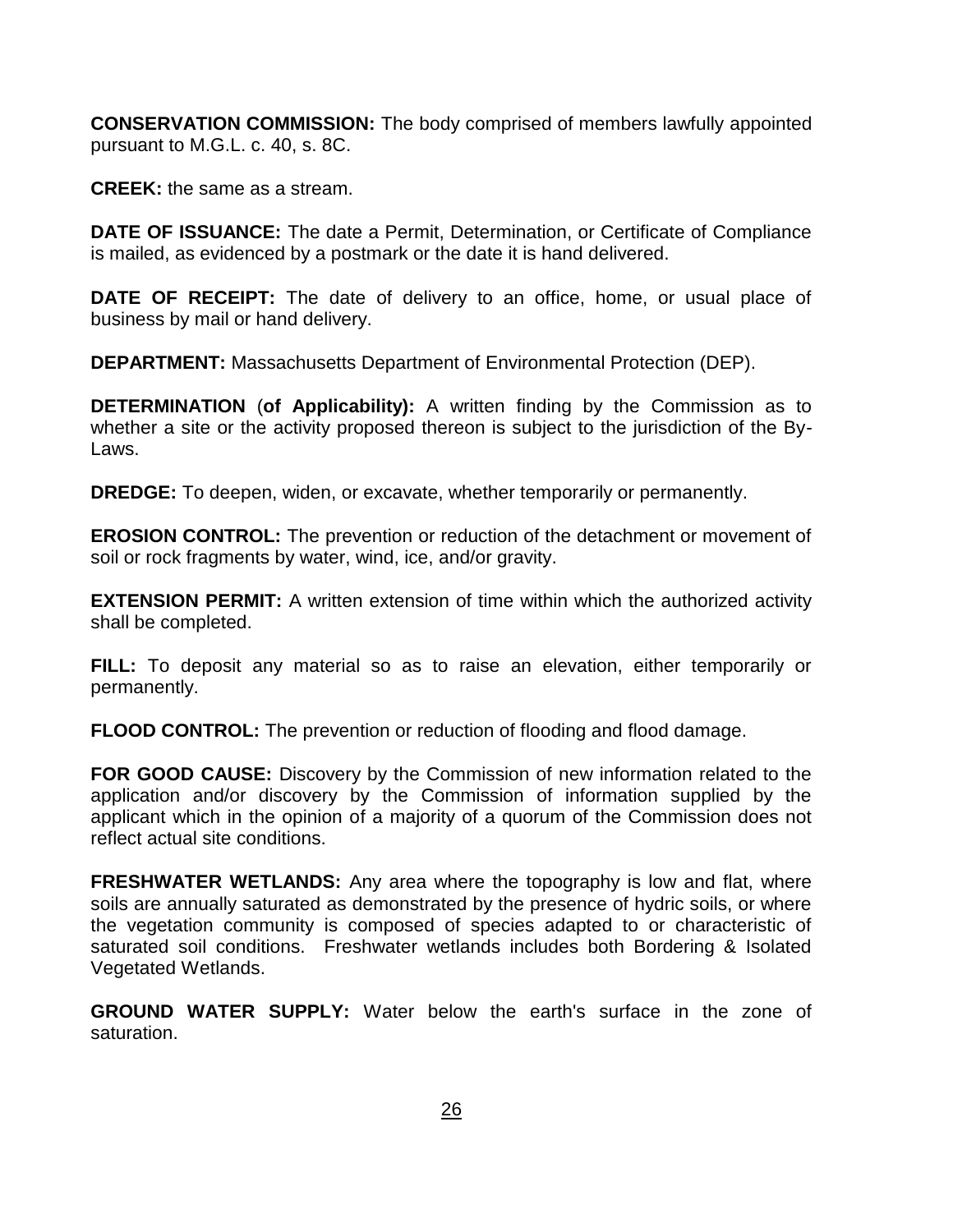**HYDRIC SOIL:** Any soil which displays characteristics normally associated with annual saturation or inundation, including (a) the presence of a dark organic layer at least 6 inches thick; (b) the layer below the a horizon has a chroma less than or equal to 2, and/or (c) the layer under the a horizon contains prominent high-chroma mottles.

**ISSUING AUTHORITY:** The Conservation Commission.

**LAKE**: Any open body of fresh water with a surface area of 10 acres or more, and shall include Great Ponds.

**LAND SUBJECT TO FLOODING OR INUNDATION:** (by groundwater or surface water) - Areas inundated by flood waters rising from creeks, rivers, streams, ponds, lakes, or water courses; and isolated or closed basins which at least once a year confine standing water to an average depth of six (6) inches and surface area of 2,000 square feet.

**LAND UNDER WATER BODIES:** The land under the surface of any lake, ocean, river, pond, stream, estuary, or watercourse. The boundary of Land Under Water Bodies is the mean annual low water level.

**MAJORITY:** More than half the members of the Conservation Commission then present.

**MARSH:** An area where water is at or above the surface of the ground during the growing season, and where a significant part of the vegetational community is composed of, but not limited to nor necessarily including all of, the following plants or groups of plants: bladder worts (Utricularia), burreed (Sparganium), button bush (Cephalanthus occidentalis), cattails (Typha), duck weeds (Lemma), hydrophilic grasses (Calamagrostis canadensis, Phalaris arundinacea, Phragmites australis, Glyceria), pickerel week (Pontederia), pipwort (Eriocaulon), rushes (juncus effusus, Juncus spp.), hydrophilic sedges (Scirpus cyperinus, Carex stricta, Carex lacustris, Carex crinita, Carex lurida, Eleocharis spp., Rhynchospora spp.), hydrophilic smartweeds (Polygonum spp.), water will (Decodon verticillatus), arrow head (Sagittaria), sweet flag (Acorus calamus).

**NOTICE OF INTENT:** The written notice filed by any person intending to remove, fill, dredge, or alter an Area Subject to Protection Under the Massachusetts Wetland Protection Act, M.G.L. c. 131, s. 40, or the By-Laws. See Lynn Conservation Commission Guidelines for Filing.

**OBSTRUCTION:** (or objects in water) Means, but is not limited to dams, weirs, sluicegates, docks, bulkheads, pilings, slips, floats, or cofferdams.

**ORDER:** An Order of Conditions, Superseding Order, or Final Order, whichever is applicable, issued pursuant to M.G.L. c. 131, s. 40, or the By-law.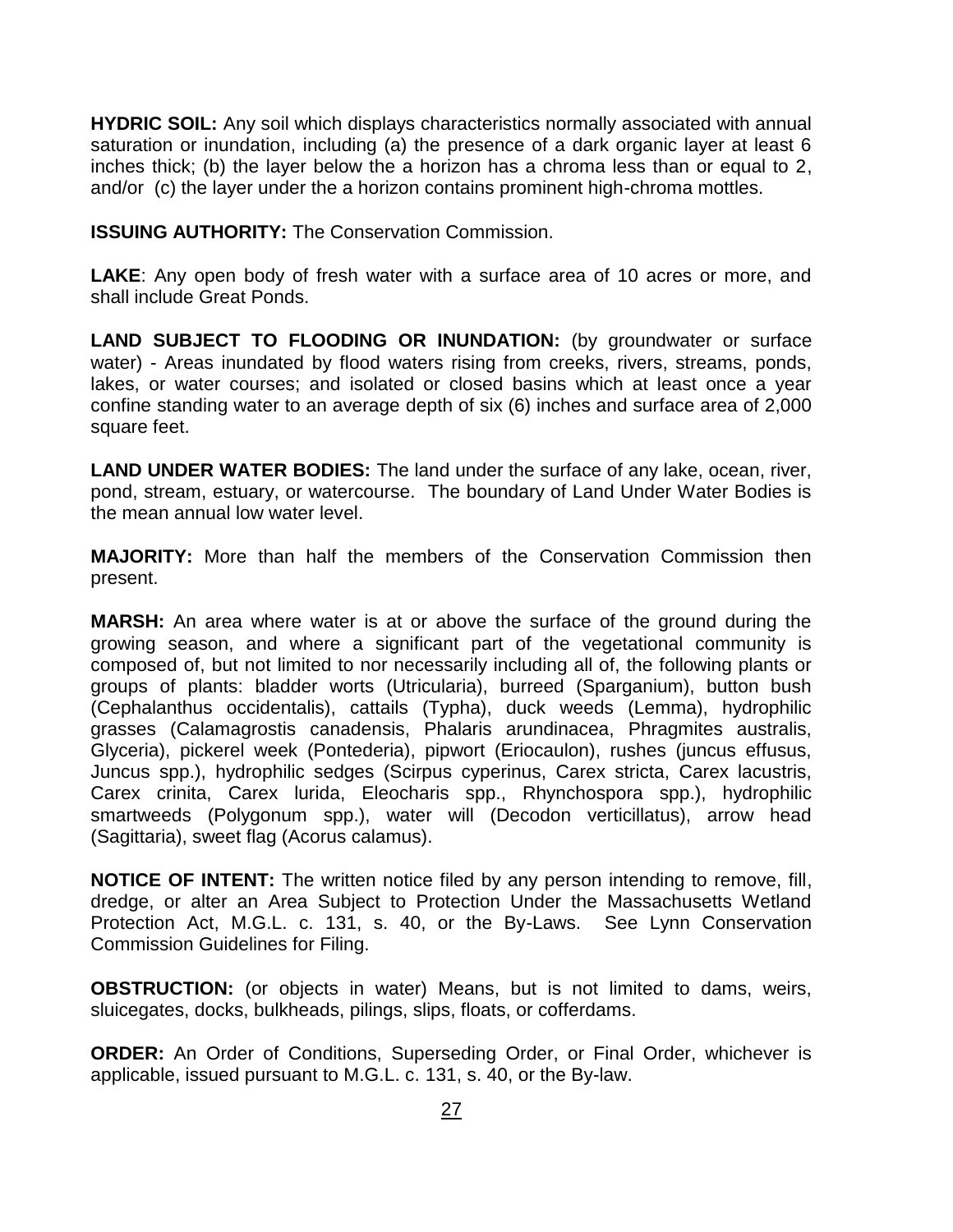**ORDER OF CONDITIONS:** The document issued by the Conservation Commission containing conditions which regulate or prohibit an activity under M.G.L. c. 131, s. 40.

**PERMIT:** The document issued by the Commission containing conditions that regulate or prohibit an activity under the City of Lynn Wetlands Protection By-law. The Commission is an appropriate case may combine the permit or other action on an application issued under the By-laws with the Order of Conditions issued under the Wetlands Act, M.G.L. c. 131, s. 40.

**PLANS:** Such data, maps, engineering drawings, calculations, specifications, schedules and other materials, if any, deemed necessary by the Conservation Commission to describe the site and activity; to determine the applicability of the Bylaws; or to determine the impact of the proposal upon the interests identified in the Bylaws.

**POND:** Any open body of fresh water, either naturally occurring or man-made, which is (for not more than six months of the year) not without water due to natural causes, except during periods of extended drought. For purposes of this definition, extended drought shall mean any period of four or more months during which the average rainfall for each month is 50% or less of the ten-year average for that same month. Basins or lagoons which are part of waste-water treatment plants shall not be considered ponds, nor shall swimming pools or other impervious man-made retention basins. A pond must have a minimum surface water area of at least 5,000 squire feet, determined based on the annual high water elevation.

**PREVENTION OF POLLUTION:** The prevention or reduction of contamination of surface or ground water.

**PRIVATE WATER SUPPLY:** Any source or volume of surface or ground water demonstrated to be in any private use, or demonstrated to have a potential for private use.

**PROTECTION OF FISHERIES:** Protection of the capacity of an Area Subject to Protection Under the By-Laws to;

- a) prevent or reduce contamination or damage to fish or shell fish, and
- b) to serve as the habitat and nutrient source of fish or shell fish.

**PUBLIC WATER SUPPLY:** Any source of volume of surface or ground water demonstrated to be in public use or approved for water supply pursuant to M.G.L. c. 111, s. 160 by the Division of Water Supply of the DEP or shown to have a potential for public use.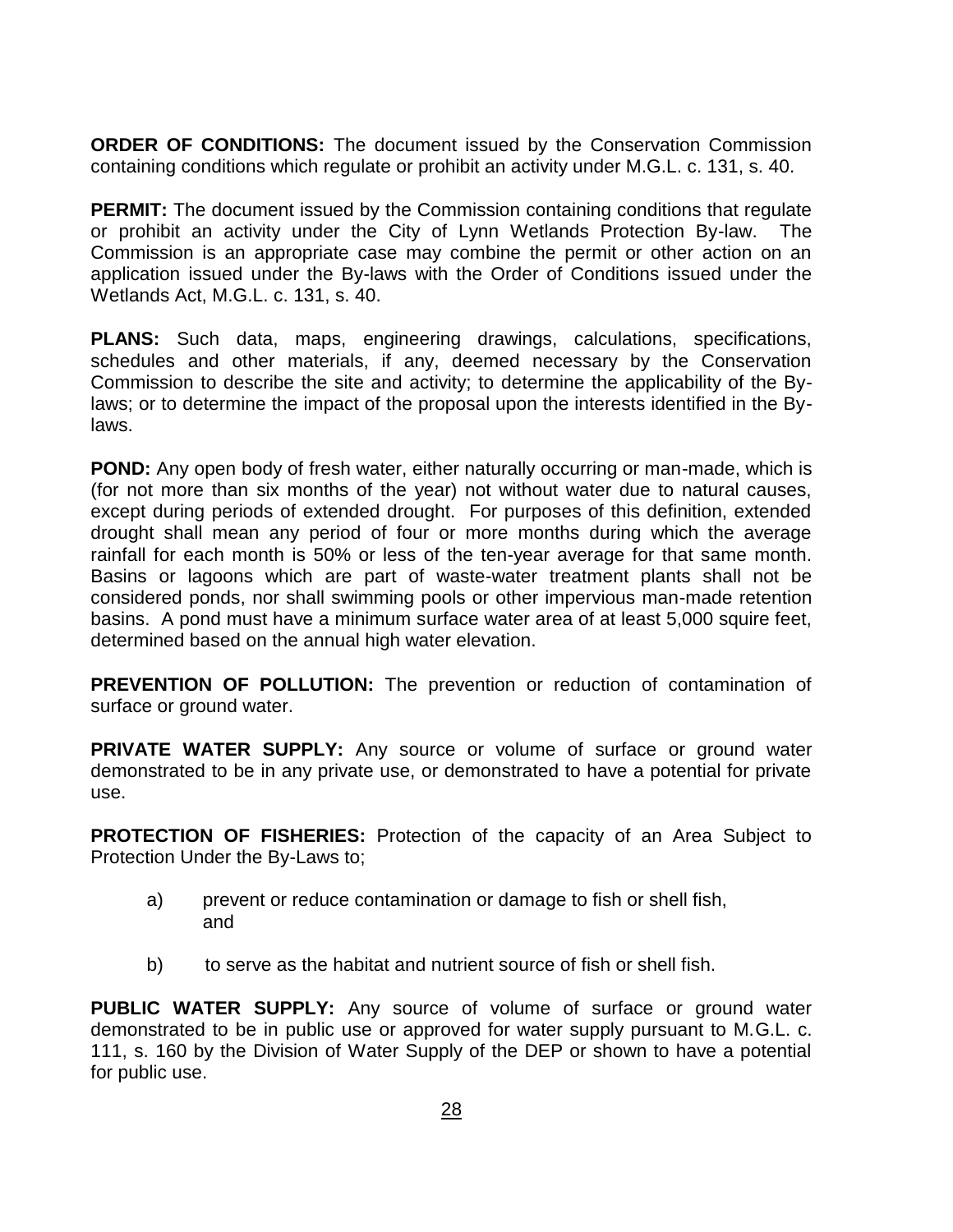**RARE SPECIES**: The term "rare species" shall include, without limitation, all vertebrae and invertebrate animal and plant species listed as endangered, threatened, or of special concern by the Massachusetts Division of Fisheries and Wildlife, regardless of whether the site in which they occur has been previously identified by the Division.

**QUORUM:** The majority of the duly appointed members of the Conservation Commission that when duly assembled is legally empowered to transact business.

**REMOVE:** To take away any type of material, thereby changing a resource area, either temporarily or permanently.

**REQUEST FOR DETERMINATION OF APPLICABILITY:** A written request made by any person to the Conservation Commission for a determination as to whether a site or a proposed activity thereon is subject to the By-Laws and M.G.L. Ch.131, s. 40.

**RESOURCE AREA:** Is synonymous with Area Subject to Protection Under By-Laws, each one of which is enumerated in Section 1.3 of these regulations.

**RIVER:** A naturally flowing body of water than empties to any ocean, lake, or other river, and which flows throughout the year.

**SEDIMENTATION CONTROL:** The prevention or reduction of the collection or concentration of sand, soil or rock fragments by the action of water, wind, ice or gravity.

**SIGNIFICANT:** Means play role. A resource area is significant to an interest identified in the By-laws when it plays a role in the provision or protection, as appropriate, of that interest.

**STORM DAMAGE PREVENTION:** The prevention of damage caused by water from storms, including but not limited to; erosion and sedimentation; damage to vegetation, property, or buildings; or damage caused by flooding, waterborne debris, or waterborne ice.

**STREAM:** A body of running water, including brooks, creeks and other watercourses, which moves in a definite channel in the ground due to a hydraulic gradient. A portion of a stream may flow through a culvert or beneath a bridge. A stream flow may be intermittent (i.e., does not flow throughout the year), or perennial.

**STRUCTURE**: A combination of materials…including a sign, fence, wall, terrace, walk or driveway. A structure is a human artifact – a thing made or combined. A combination of rocks (a wall) would be considered a structure.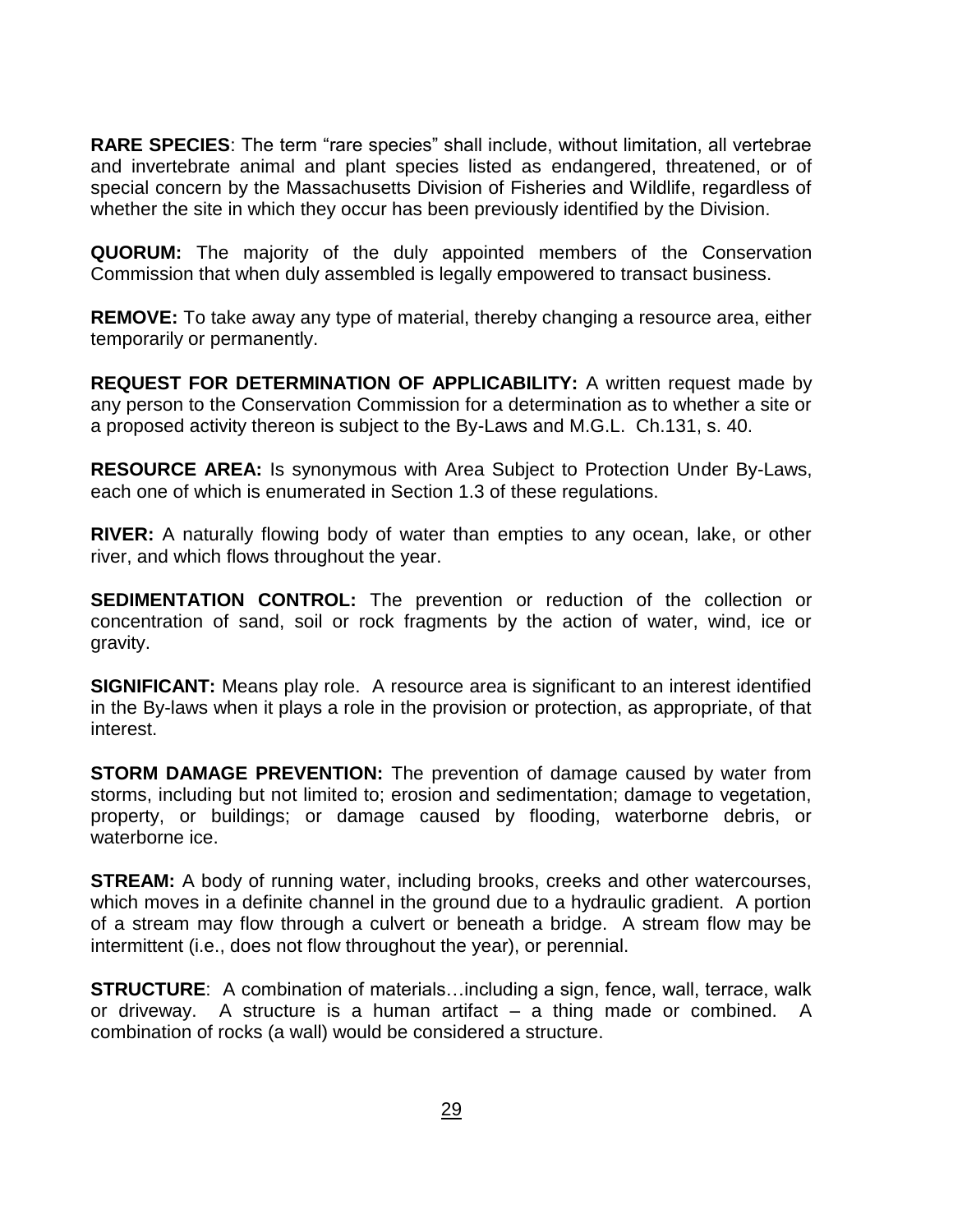**SWAMP:** An area where ground water is at or near the surface of the ground for a significant part of the growing season or where runoff water from surface drainage frequently collects above the soil surface, and where a significant part of the vegetational community is made up of, but not limited to nor necessarily includes all the following plants or groups of plants: alders (Alnus), ashes (Fraxinus), azalea (Rhododendron canadense or R. viscosum), winterberry (Ilex verticillata), highbush blueberry (Vaccinium corymbosum), red maple (Acer rubrum), poison sumac (Toxicodendron vernix), spicebush (Lindera benzoin), sweet pepperbush (Clethra alnifolia), black gum (Nyssa sylvatica), swamp white oak (Quercus bicolor), willow (Salix), skunk cabbage (Symplocarpus foetidus), sphagnum moss (Sphagnum), cinnamon fern (Osmunda cinnamonea) or royal fern (Osmunda regales).

**VEGETATED WETLANDS:** Any area where the soils are annually saturated (hydric) and where at least 50 percent of the plant community consists of wetland plant species. Vegetated Wetlands include bogs, marshes, wet meadows, and swamps.

**VERNAL POOL:** The term "vernal pool" shall include a confined basin depression which, at least, in most years, holds water for a minimum of two continuous months during the spring and/or summer, and which is free of adult fish populations, as well as the area within 100 feet of the mean annual boundary of such a depression, regardless of whether the site has been certified by the Massachusetts Division of Wildlife and Fisheries.

**WATERCOURSE:** A stream wholly or partially man-made.

**WET MEADOW:** An area where ground water is at or near the surface of the ground for a significant part of the growing season, and where a significant part of the vegetational community is made up of, but not limited to, nor necessarily includes all of the following plants or groups of plants; marsh fern (Theylpteris palustris), sensitive fern (onoclea sensibilis), sedges (Scirpus cyperinus, Carex stricta, C. lanuginosa Eleocharis spp.), hydrophilic grasses (Calamagrostis canadensis, Glyceria spp., Alopecurus pratensis), rushes (juncus effusus, J. canadensis), blue flag (Iris versicolor), vervain (Verbena hastata), joe-pyeweed (Eupatorium maculatum), boneset (Eupatorium perfoliatum), and meadowsweet (Spiraea latifolia, Stomentosa).

**WETLAND PLANT SPECIES:** Those species listed as occurring in bogs, marshes, swamps, or wet meadows, as well as any other plant species known to occur primarily in wetlands, and including all species classified as Obligate, Faculative Wetland, or Facultative according to the most recent edition of the National List of Wetland Indicators published by the United States Fish and Wildlife Service.

**WILDLIFE HABITAT:** Areas having a plant community composition and structure, hydrologic regime, or other characteristics sufficient to provide shelter, nutrients,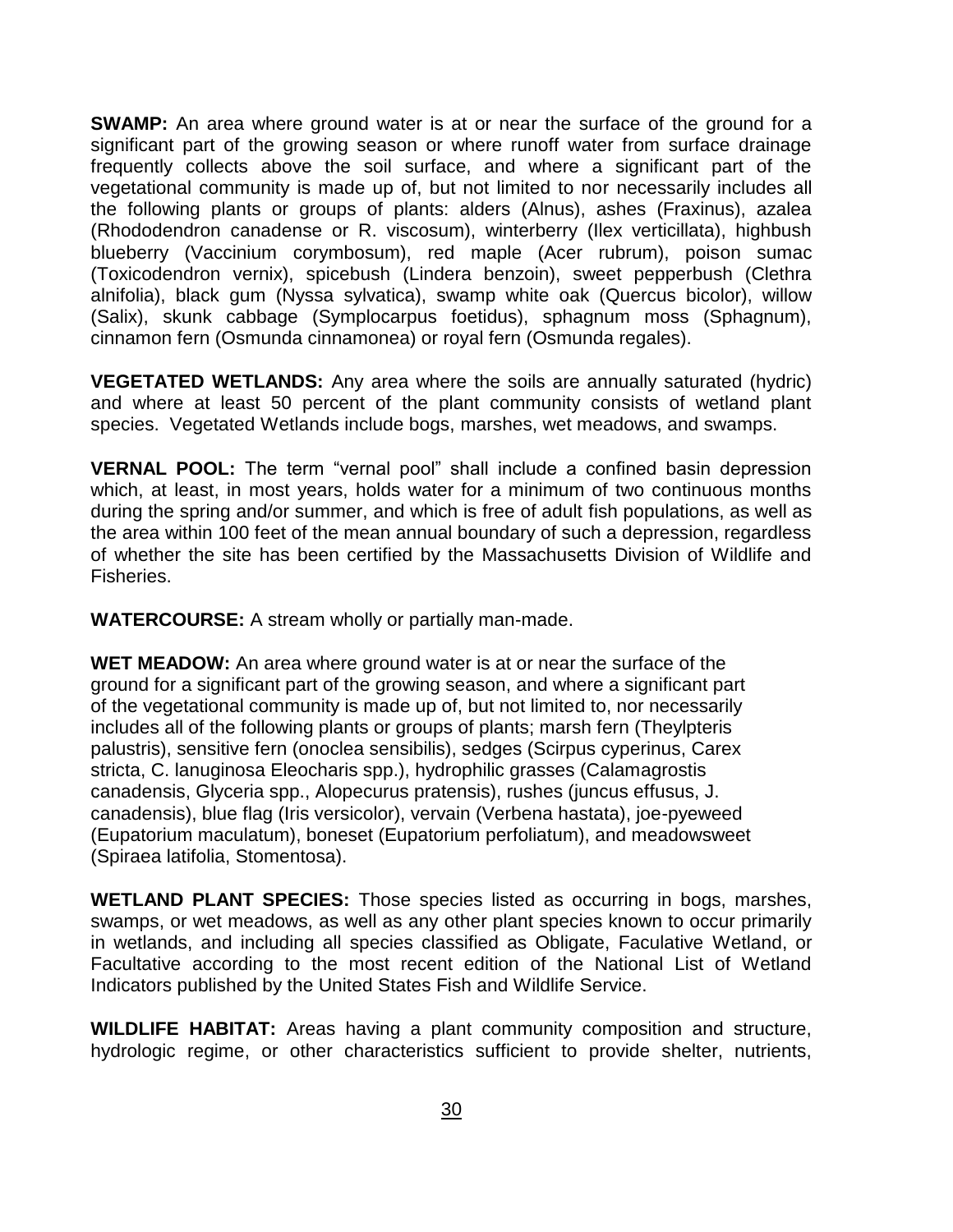growing conditions, nesting or breeding sites conductive to the propagation and preservation of wildlife.

**WILDLIFE:** Any non-domesticated native mammal, bird, reptile, amphibian, fish, mollusk, arthropod, or other invertebrate other than a species of the Class Insects, and/or nuisance rodents which has been determined by the Commission to constitute a pest whose protection under the By-laws would be a risk to man.

**WORK:** The same as Activity.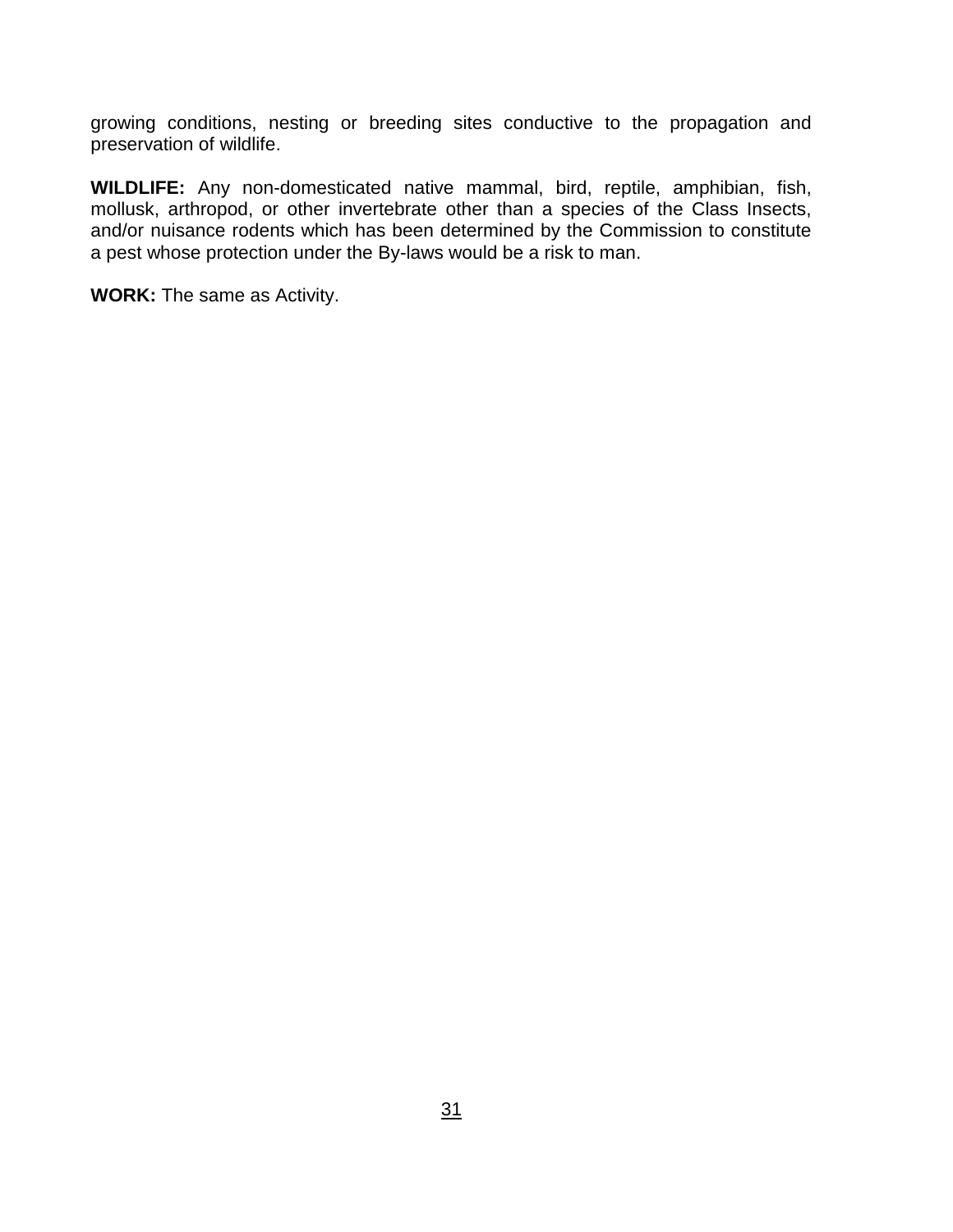### **APPENDIX B: CHECKLIST FOR REQUEST FOR DETERMINATION OF APPLICABILITY**

The proponent shall submit **eight (8) copies** of the completed Request for Determination of Applicability form to the Conservation Commission. This application shall include the following information:

- 1. Name and street address of proponent, and the proponent's representative, if any. If the proponent's mailing address is a post office box, then the proponent's street address shall also be furnished;
- 2. Street address of proposed project. In the event that there is no street address, the Assessors map and lot number shall be used for identification;
- 3. The telephone numbers, day and evening, where the proponent and any representatives may be contacted;
- 4. General locus map;
- 5. Plan of land showing 1) buildings (existing and proposed), 2) topography with maximum contour intervals of two feet (existing and proposed), and 3) resource areas as defined in MGL 131, s.40 and any amendments thereof and the City of Lynn By-Laws and any amendments thereof with, at a minimum, delineation according to the City of Lynn Wetlands Maps being indicated.
- 6. You will be notified of the advertising fee which must be paid prior to the public hearing.
- 7. Filing fee, if appropriate.

In addition to the above, the Commission may require the following information:

1. Any other information which the Lynn Conservation Commission deems necessary to reach a determination.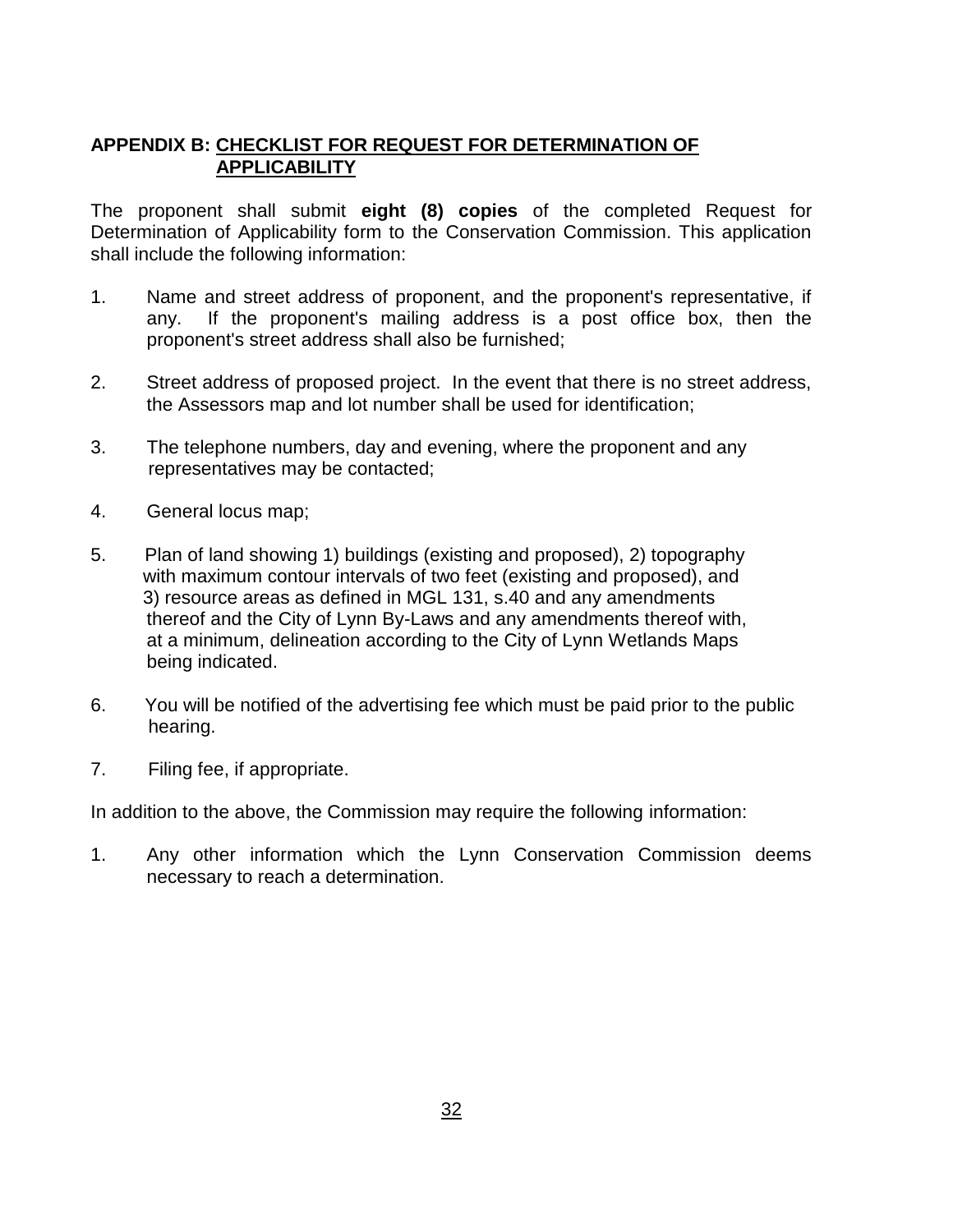### **APPENDIX C: CHECKLIST FOR NOTICE OF INTENT**

The proponent shall submit **eight (8) copies** of the completed Notice of Intent form to the Lynn Conservation Commission. This submission shall include the following information:

- 1. Name and street address of proponent, and the proponent's representative, if any. If the proponent's mailing address is a post office box, then the proponent's street address shall also be furnished;
- 2. Street address of proposed project. In the event that there is no street address, the Assessors map and lot number shall be used for identification;
- 3. The telephone numbers, day and evening, where the proponent and any representative may be contacted;
- 4. General locus map from a USGS topographic map;
- 5. Plan of land showing 1) buildings (existing and proposed), 2) topography with maximum contour intervals of two feet (existing and proposed), and 3) resource areas as defined in MGL 31, s.40 and any amendments thereof and the City of Lynn By-Laws and any amendments thereof with, at a minimum, delineation according to the City of Lynn Wetlands Maps being indicated; and
- 6. Check(s) made payable to the City of Lynn for filing fee(s) under both M.G.L. C. 131, s. 40 and the Lynn General Wetlands By-Laws, Chapter 16 of the Lynn Conservation Commission General By-Laws.
- 7. List of abutters and proof that they have been notified of the hearing.
- 8. You will be notified of the advertising cost which must be paid prior to the public hearing.

In addition to the above, the Commission may require the following information:

- 1. Certification of compliance with Title 5, Massachusetts Sanitary Code, where applicable;
- 2. Soils information (S. C. S. soils maps, soil logs, soil classification);
- 3. Drainage calculations: to include pre and post construction, method used, assumption, and worksheets;
- 4. Erosion control specifications and details;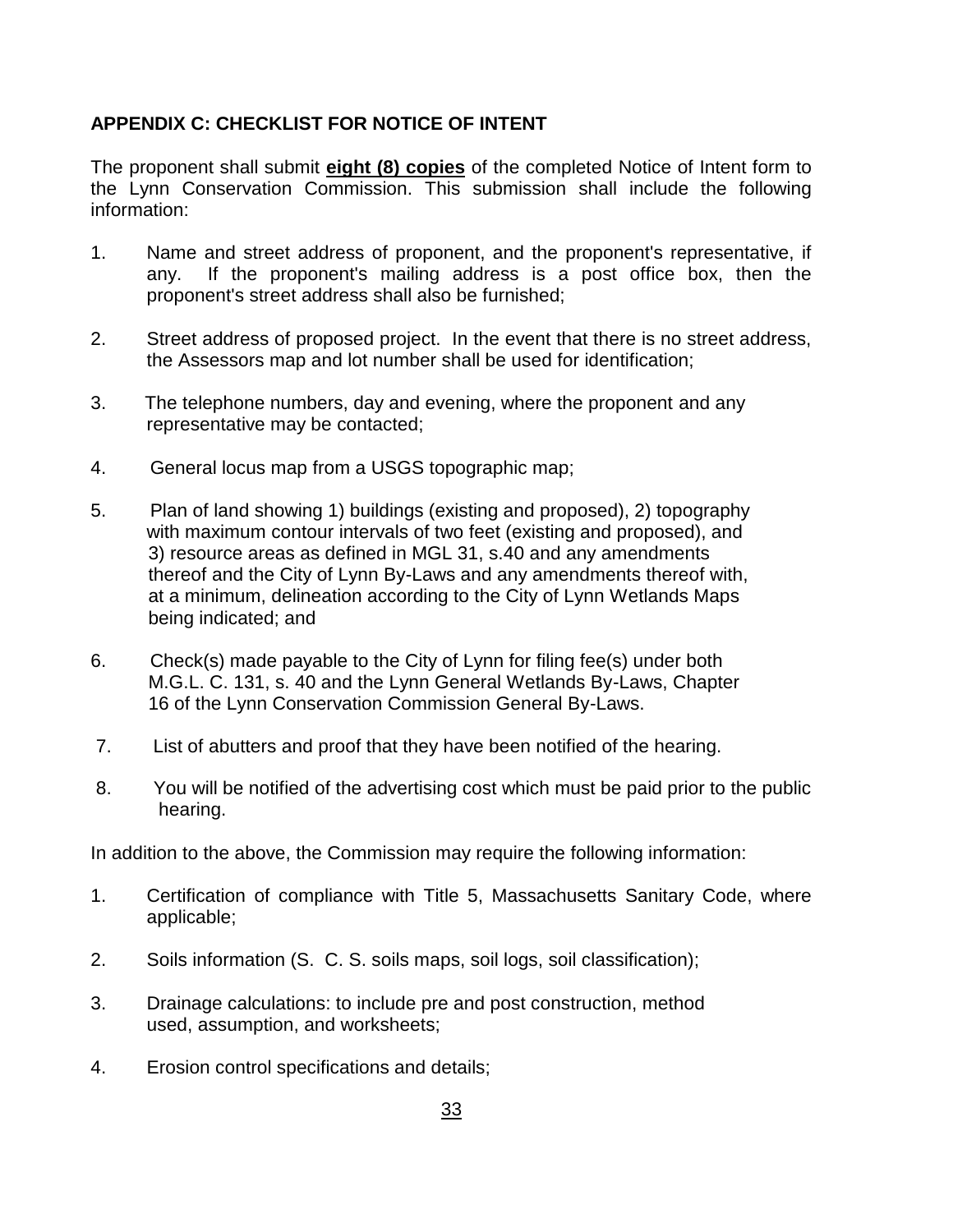- 5. Description of how work will comply with 310 CMR 10-00 and any amendments thereof and City of Lynn Wetland Protection By-Laws and any amendments thereof;
- 6. Work-completion schedule;
- 7. Depth to water table;
- 8. Water quality analysis (pre and post construction) of surface and groundwater;
- 9. Analysis of wetland soils including depth, organic content, etc.;
- 10. Vegetation maps showing types of vegetation, impervious cover, etc.;
- 11. Landscaping plans;
- 12. Potential sources of pollution such as fertilizer, pesticides, petroleum products, heavy metals, etc.;
- 13. Aquifers and groundwater resources in vicinity of site;
- 14. Dates when all field work was conducted;
- 15. Headwall and riprap specifications;
- 16. Maintenance plans;

Detention and/or retention ponds Replication resource areas Oil and grease traps Conservation and pedestrian easements or rights of way Culverts; and

17. Any other information which the Commission deems necessary to reach a determination.

Plans should show the following:

- 1. Professional Engineer's and/or Registered Land Surveyor's stamp and date;
- 2. North arrow;
- 3. Legend;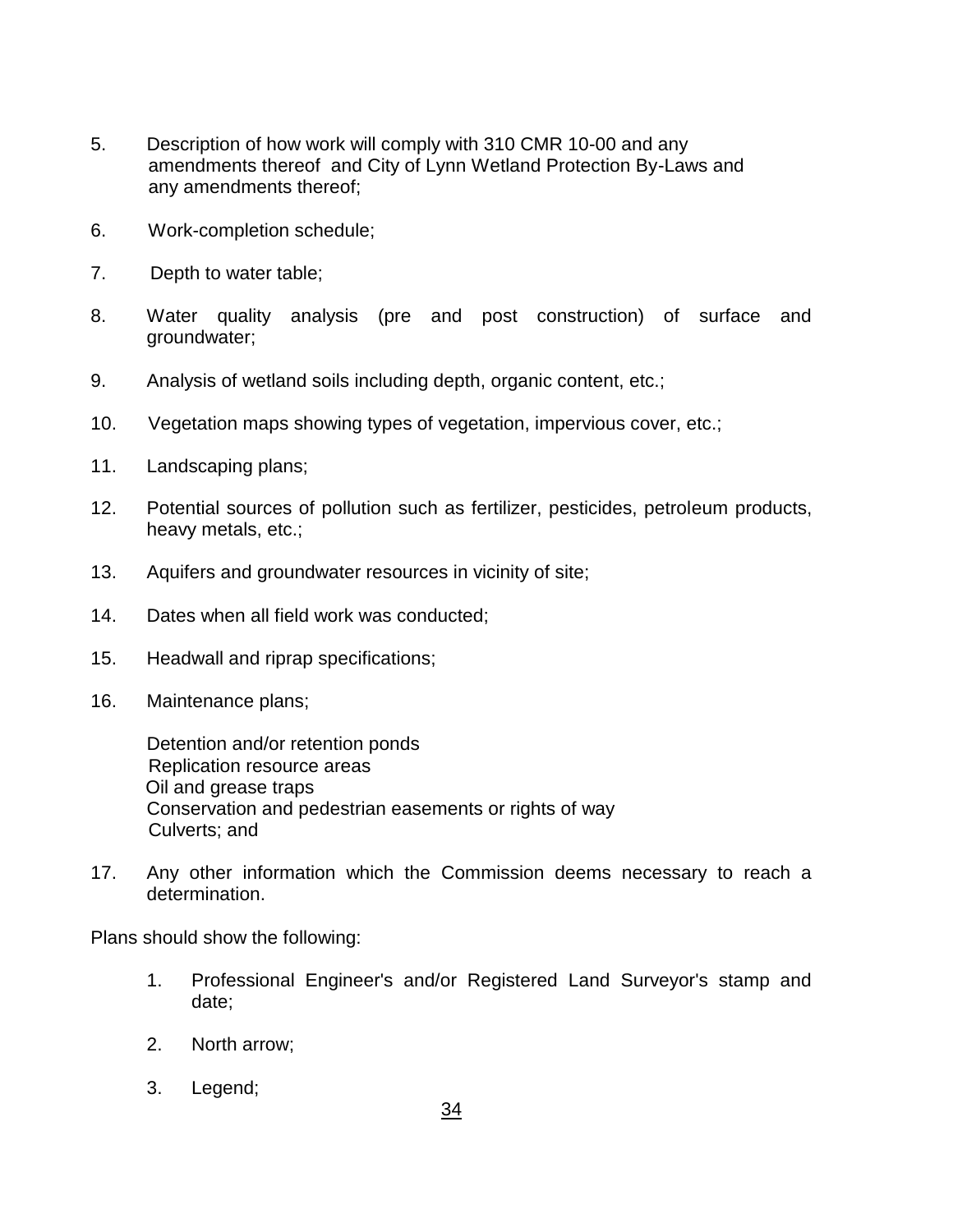- 4. Property boundaries;
- 5. Contours with two foot intervals, maximum (pre and post construction); drainage divides (pre and post construction);
- 6. Location of erosion control measures;
- 7. Limit of work lines;
- 8. Drainage divide (pre and post construction)
- 9. Location of resource areas;
- 10. Location of soil borings, test pits;
- 11. Location of stockpile areas, including temporary storage of equipment, fill, supplies;
- 12. Contours of water table;
- 13. Location of existing and proposed structures;
- 14. Storm drainage system;
- 15. Location of site in watershed;
- 16. Direction of groundwater flow;
- 17. Location of any conservation lands within 100 yards of the project.

### **APPENDIX D**

#### GENERAL CONDITIONS

- 1. Failure to comply with all conditions stated herein and with all related statutes and other regulatory measures, shall be deemed cause to revoke or modify this Order.
- 2. This Order does not grant any property rights or any exclusive privileges; it does not authorize any injury to private property or invasion of private rights.
- 3. This Order does not relieve the permittee or any other person of the necessity of complying with all other applicable Federal, State, or local statutes, ordinances, by-laws, or regulations.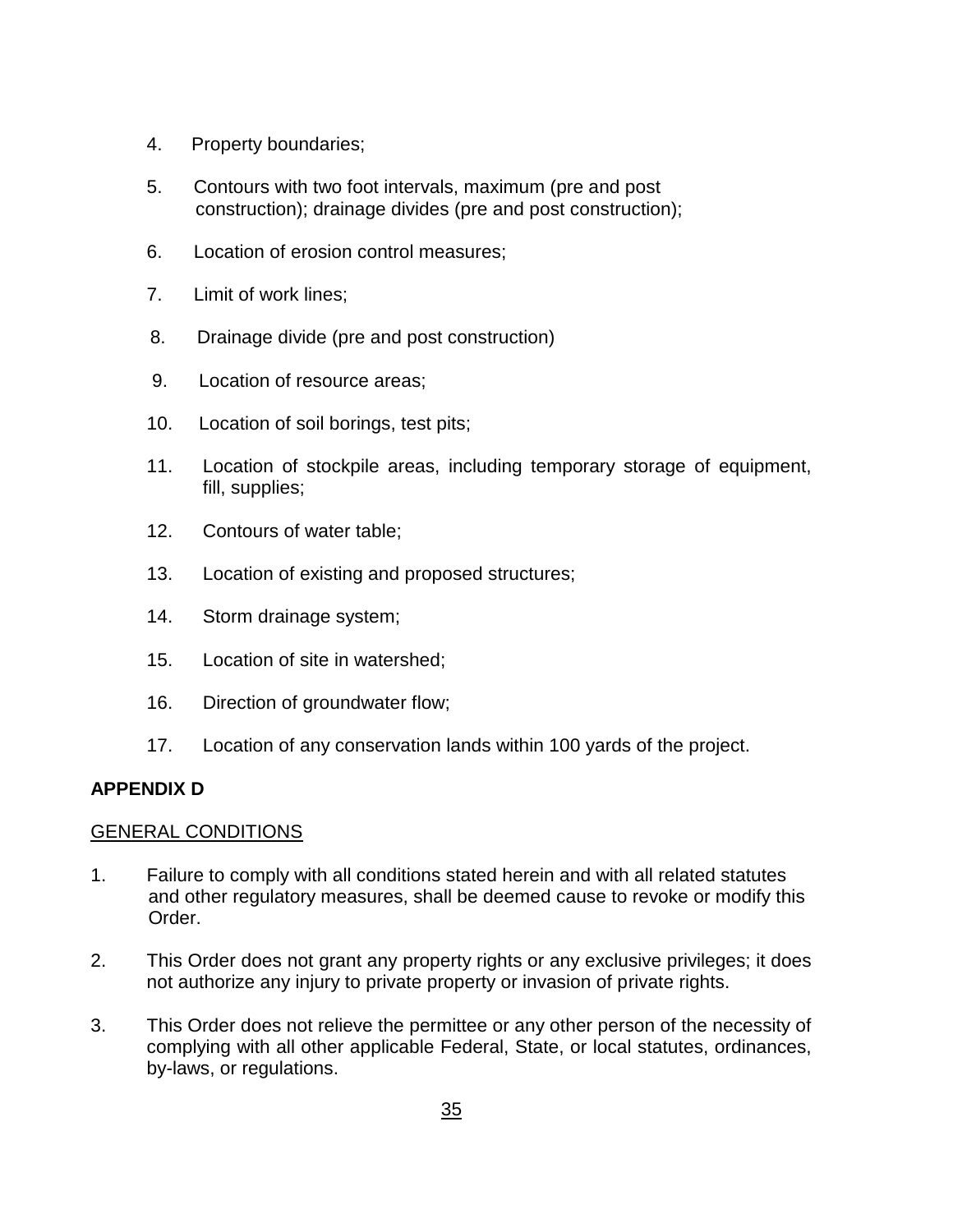- 4. The work authorized hereunder shall be completed within three years from the date of this Order unless either of the following apply:
	- (a) the work is a maintenance dredging project as provided for in the Act; or
	- (b) the time for completion has been extended to a specified date more than three years, but less than five years from the date of issuance and both that date and the special circumstances warranting the extended time period are set forth in this Order.
- 5. This Order may be extended by the issuing authority for one or more periods of up to three years each upon application to the issuing authority at least 30 days prior to the expiration date of the Order.
- 6. Any fill used in connection with this project shall be clean fill, containing no trash, refuse, rubbish or debris, including but not limited to lumber, bricks, plaster, wire, lath, paper, cardboard, pipe, tires, ashes, refrigerators, motor vehicles, or parts of any of the foregoing.
- 7. No work shall be undertaken until all administrative appeal period from this Order have elapsed or, if such an appeal has been filed, until all proceedings before the Department has been completed.
- 8. No work shall be undertaken until the Final Order has been recorded in the Registry of Deeds or the Land Court for the district in which the land is located within the chain of title of the affected property. In the case of recorded land, the Final Order shall also be noted in the Registry's Grantor Index under the name of the owner of the land upon which the proposed work is to be done. In the case of registered land, the Final Order shall also be noted on the Land Court Certificate of Title of the owner of the land upon which the proposed work is to be done. The recording information shall be submitted to the Lynn Conservation Commission prior to commencement of the work.
- 9. A sign shall be displayed at the site not less than two square feet or more than three square feet in size bearing the words, "Massachusetts Department of Environmental Protection and the File Number".
- 10. Where the Department of Environmental Protection is requested to make a determination and to issue a Superseding Order, the Conservation Commission shall be a party to all agency proceedings and hearings before the Department.
- 11. Upon completion of the work described herein, the applicant shall forthwith request in writing that a Certificate of Compliance be issued stating that the work has been satisfactorily completed.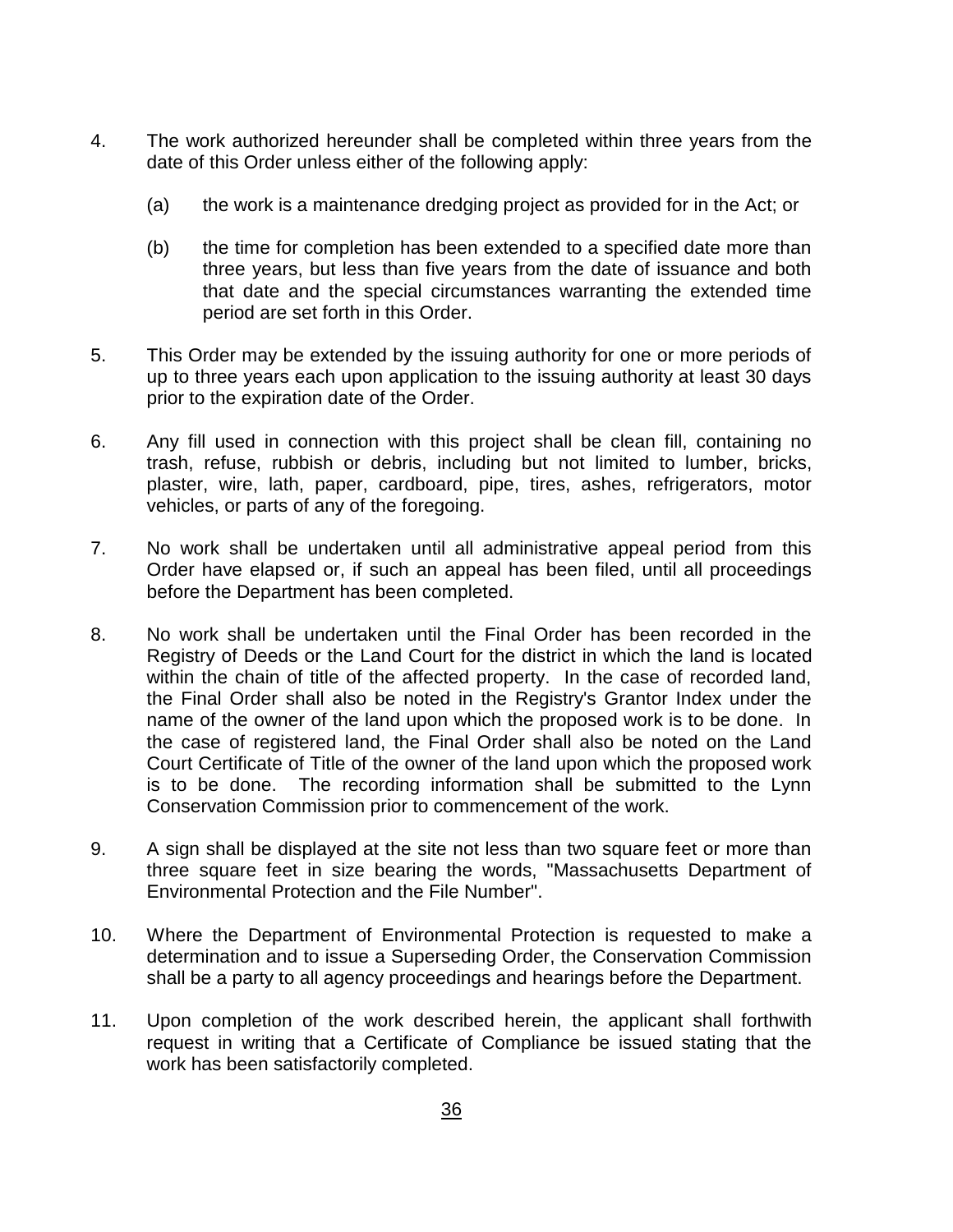12. The work shall conform to the following plans and special conditions:

Plans:

| Title | Dated Signed and Stamped by On File with: |  |
|-------|-------------------------------------------|--|
|       |                                           |  |
|       |                                           |  |

- 13. The Order of Conditions must be registered in the Registry of Deeds, Essex County, within four (4) weeks or prior to commencement of work and prior to obtaining a building permit, if necessary, whichever comes first. The recording information shall be submitted to the Lynn Conservation Commission. Failure to comply shall be deemed cause to revoke this Order of Conditions.
- 14. All work shall conform to the Notice of Intent and above- referenced plans and supporting documents unless otherwise specified in this Order. In case of a conflict, the conditions of this Order shall prevail.
- 15. If necessary, in advance of any work on this project, the applicant shall notify the LCC and at the request of the LCC, shall arrange an on-site conference among the LCC, the contractor, the engineer, and the applicant to ensure that all of the conditions of this order are understood. This Order shall be included in all construction contracts and shall supersede any conflicting contract requirements.
- 16. The LCC shall be notified at least forty-eight (48) hours in advance of the date upon which construction activities on the site are to proceed. All site mitigation measures must be in place prior to initiation of construction.
- 17. Prior to construction, the applicant shall inform the LCC in writing of the name(s), address(es), and business and home telephone numbers of the project supervisor(s) who will be responsible for insuring performance of all sedimentation and erosion control measures, wetlands alteration, and replication aspects of the project.
- 18. A copy of this Order of Conditions, including all referenced documents and plans, and all other subsequent approvals and directives issued by the LCC, shall be available on-site for inspection or reference while activities regulated by the Order are being performed. Copies of said documents shall be provided to all contractors and subcontractors who shall also be held responsible for compliance with this Order.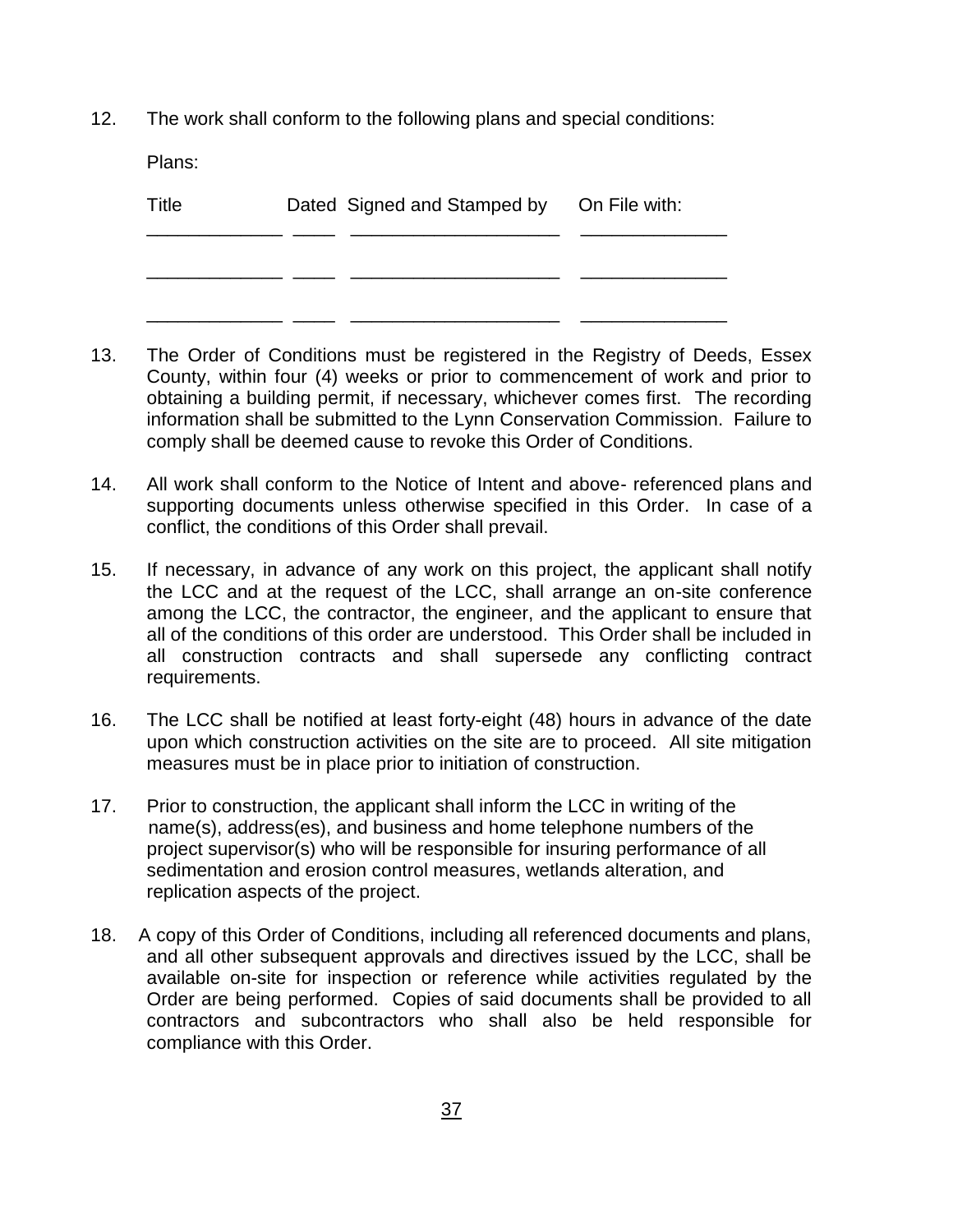- 19. Issuance of these Conditions does not in any way imply or certify that the site or down-stream areas will not be subject to flooding, storm damage or any other form of damage due to wetness.
- 20. This Order of Conditions does not relieve the permittee or any other person of the necessity of complying with all other applicable Federal, State, or Local statutes ordinances, By- Laws, or regulations.
- 21. The applicant assumes all liability arising from his/her construction activities and project performance.
- 22. The LCC shall be notified in writing prior to start, at mid- point, and completion of work.
- 23. Prior to the start of work, the edge of bordering vegetated wetland (or the top of bank in areas where there is no BVW) shall be clearly marked in the field by stakes or flags placed at no greater than twenty-five (25) foot intervals. These markers shall be maintained in place throughout construction.
- 24. A continuous limit of construction barrier shall be established between all construction areas, including proposed replication areas and wetland resource areas. Said barrier shall consist of a staked hay bale dike, siltation fence, and/or orange construction fence.
- 25. Prior to the start of work, filter fabric fencing (or a double row of staked hay bales), shall be installed up gradient of all resource areas along the limit of activity between areas to be disturbed and down gradient streams and wetlands. The location of this barrier shall be shown on the approved plan. This barrier shall define the limit of disturbance and shall be maintained in good repair until all disturbed areas have been stabilized with vegetation or other means. This barrier shall be inspected and approved by the LCC or its agent prior to start of work and be maintained until the LCC or its agent determines that control measures are no longer necessary.
- 26. Prior to start of work, filter fabric shall be placed under the grate of all catch basins within the 100 foot buffer to prevent sediments from entering the wetland (or stream, river, marsh, etc.). All newly constructed catch basins also shall be covered with filter fabric. Basins shall be maintained in this manner until parking areas and roadways have been permanently stabilized.
- 27. The applicant shall have on hand at the start of soil disturbance removal or stockpiling, a minimum of hay bales and sufficient stakes for staking these bales. Said bales shall be used only for the control of emergency erosion problems and shall not be used for the normal control of erosion, as described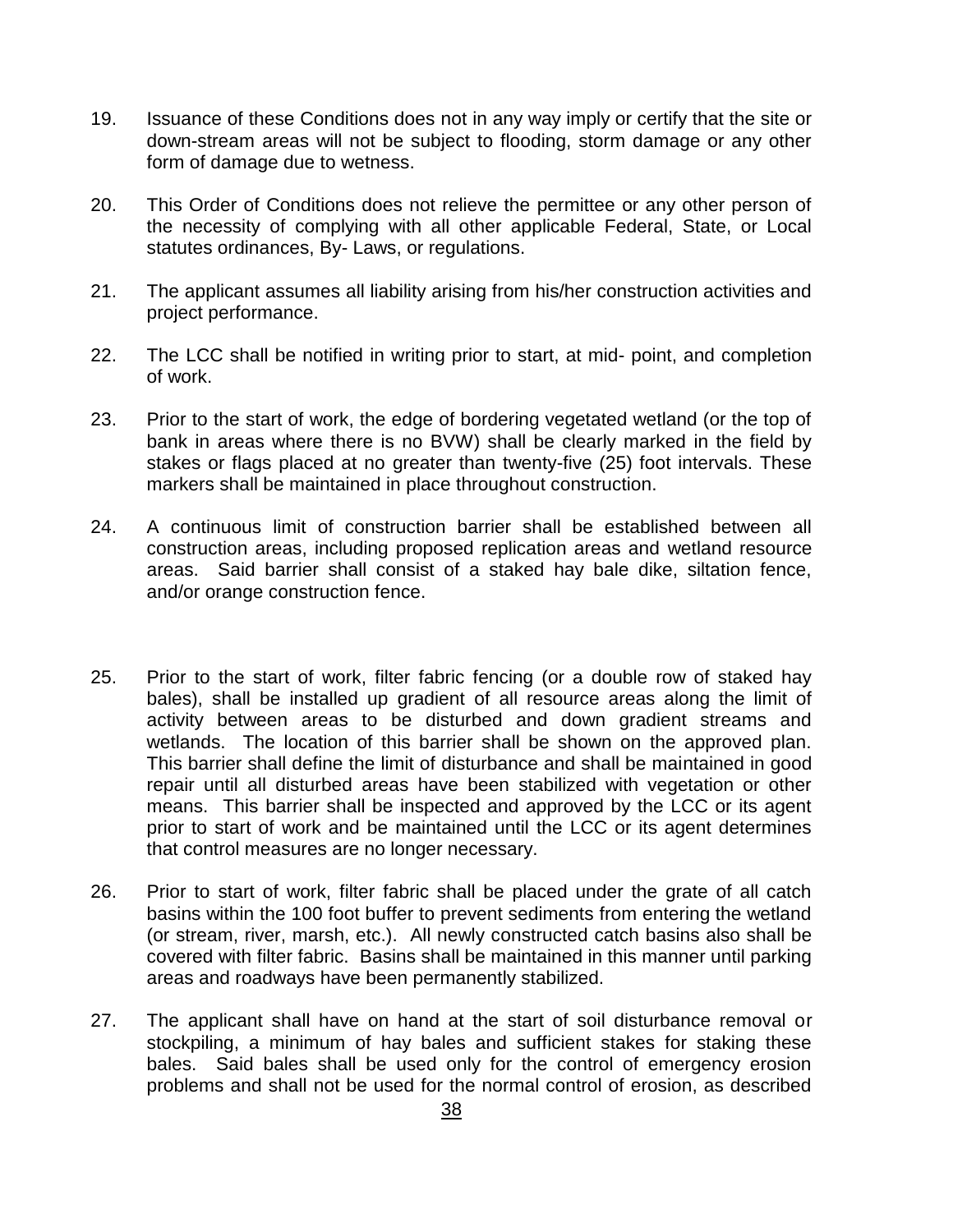in the Erosion Control Plan submitted with the Notice of Intent or the hay bale barrier described.

- 28. During all phases of construction, all disturbed or exposed soil surfaces shall be brought to final finished grade and stabilized bare ground that cannot be permanently stabilized within thirty (30) days shall be stabilized with mulch or any other protective covering and/or method approved by the USDA Soil Conservation Service and the LCC. Areas to be seeded shall be loamed with not less than four (4) inches of good quality loam. Before seeding, ground limestone shall be applied at a rate sufficient to bring the soil test to pH 6.5. In addition, 10-6-4 fertilizer, or its equivalent, shall be applied at a rate of fifteen (15) pounds per one thousand (1,000) square feet, in accordance with Soil Conservation Service guidelines.
- 29. No earthen embankment in the buffer zone shall have a slope steeper than 3:1.
- 30. All erosion control devices shall be maintained to ensure their effectiveness. At no time shall any sediment be deposited in any resource area. The Applicant shall immediately control any erosion problems that occur on-site and also shall immediately notify the LCC. Any debris which falls into a wetland or waterway shall be removed immediately by hand, and the area restored to the satisfaction of the LCC. The LCC reserves the right to require additional erosion and/or damage prevention controls it may deem necessary.
- 31. Stripping of vegetation, clearing and grubbing of trees, grading or other solid disturbance shall be done in a manner that will minimize soil erosion. To the extent practical, limited portions of the area should be cleared at one time to allow construction to proceed and the area to stabilize.
- 32. All debris or excavated material shall be disposed of in a legal manner. No fill, construction materials, or brush shall be stockpiled on-site once construction is completed.
- 33. All retaining walls (concrete, rip-rap, etc.) over ten (10) feet in height shall be designed by a structural engineer and a letter from the structural engineer stating the wall has been built according to the designed plan shall be presented to the LCC before a Certificate of Compliance is issued.
- 34. Slope stabilization and sequencing of excavation and fill shall follow the specifications set forth in the above- referenced plans.
- 35. Whether from on-site or off-site sources, any fill used in connection with this project shall be clean fill as described below:

Clean Acceptable Fill: Must be earthen, permeable material; exclusive of peat; clay; tight till; hardpan; metals; boulders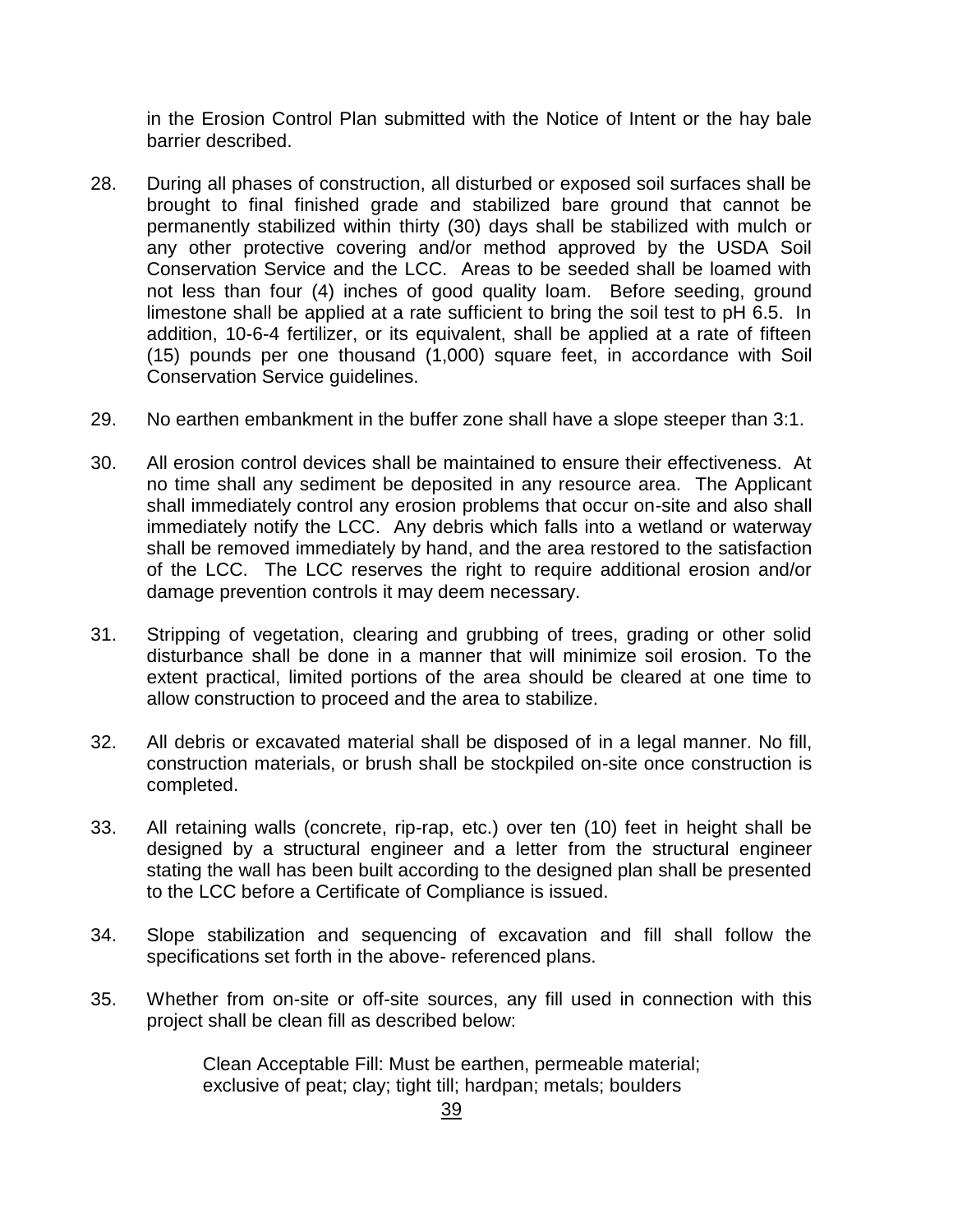larger than twelve (12) inches in diameter; wood; tree branches; potential leachable hazardous materials (petroleum by-product); or construction debris. These materials must be compactable to 65% of original profile.

- 36. Hay bales shall be placed down-gradient of work to be performed.
- 37. Pruning shall be performed only as necessary and slash shall be removed offsite.
- 38. Trees and debris left from previous work over the years shall be cleaned up in the areas covered under this Order.
- 39. Where stone or rock fill has been used in areas that are to be seeded, minimum coverage of this fill shall be twelve (12) inches of compacted clear borrow, gravel, or soil, and it shall be topped after grading with not less than four (4) inches of good quality loam.
- 40. There shall be no stockpiling of soil or other materials within twenty-five (25) feet of any resource area.
- 41. All demolition debris will be disposed off-site.
- 42. The applicant, owner, successor, or assignee(s) shall be responsible for maintaining all on-site drainage structures and outfalls, assuring the lasting integrity of vegetative cover on the site and the site activities so as to prevent erosion, sedimentation, chemical contamination or other detrimental impact to the on-site wetland and/or off site resource areas.
- 43. All underground utilities, etc. that are located within a resource area shall have a clay barrier every one hundred (100) feet so as to prevent the resource area from being artificially drained. A plan showing the locations of the clay barriers shall be submitted to the LCC prior to commencement of any work.
- 44. Pavement must be sloped as necessary to collect run-off water into catch basins.
- 45. A stone rip-rap apron shall be installed at the outfalls of all discharge pipes immediately after installation of the pipe. Velocity breakers, as approved by the LCC, shall be used in all places where directed run-off enters the brook, compensatory area or grassed areas. Rip-rap and dissipaters shall not be placed within the wetland or waterway.
- 46. All headwalls with pipes ten (10) inches in diameter and larger are to be fitted with trash racks and/or child-proof grates of a type approved by the LCC. The applicant and/or owner shall be responsible for removing trash or other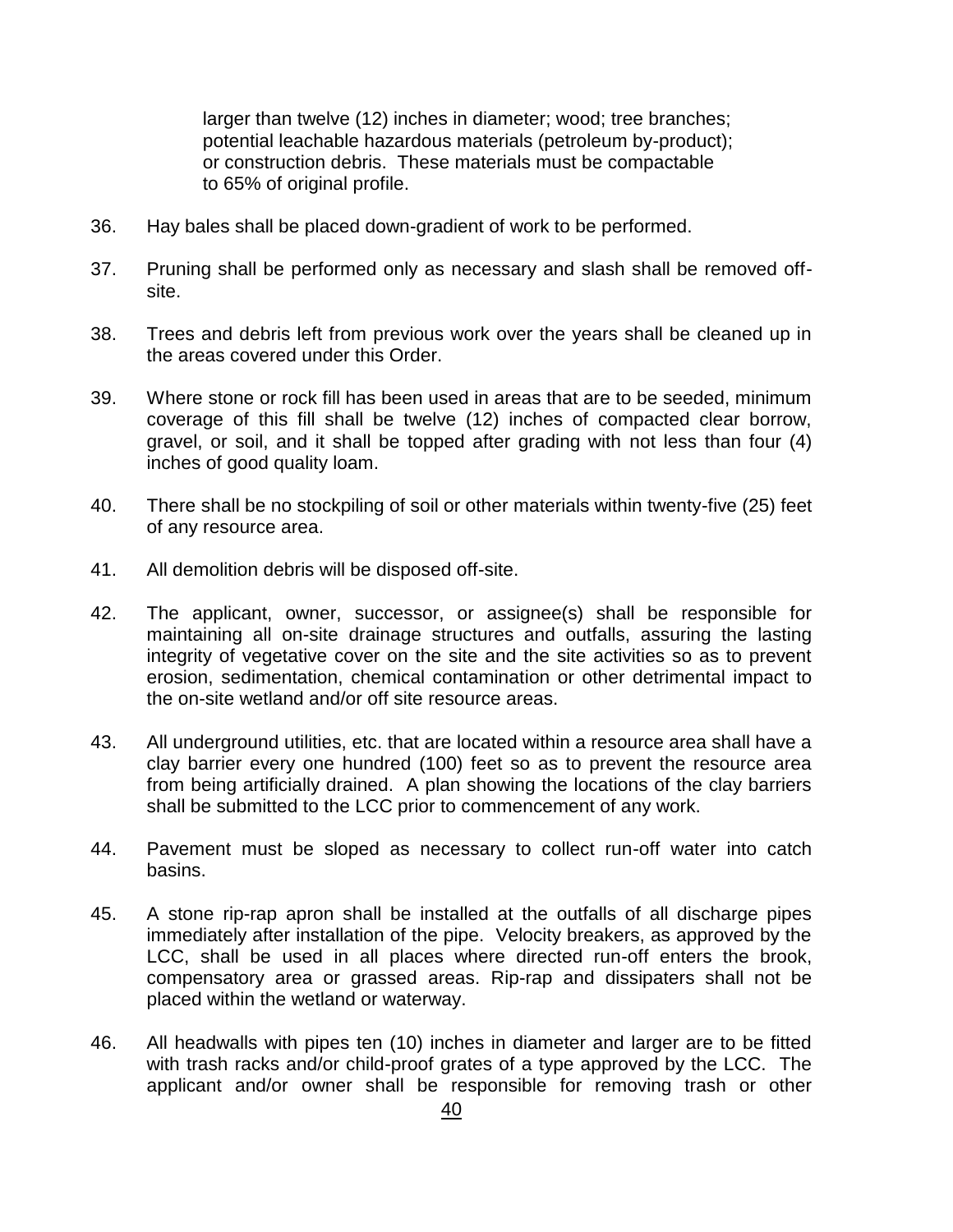obstructions from the trash racks or grate on a regular basis. This Condition shall remain in perpetuity and be recorded as such in the Certificate of Compliance.

- 47. All temporary and/or permanent waterways and water holding areas must be in place and substantially protected from erosion before any road, parking area, or roof water can be discharged into these areas. Approval of the LCC also must be obtained before discharging water into the above areas.
- 48. During and upon completion of this project, there shall be no increase in the rate of surface water run-off from this project for the ten (10) and/or one hundred (100) year storms.
- 49. Any work below the one hundred (100) year flood plain requires full one hundred (100) percent compensation for any lost flood storage.
- 50. Oil\gasoline traps shall be installed in all catch basins. The owner shall be responsible for ensuring that the catch basins and the traps are cleaned at least two times per year. Records of this maintenance shall be made available to the LCC upon request. This Condition shall remain in force permanently and shall be recorded as such on the Certificate of Compliance.
- 51. Used petroleum products from the maintenance of construction equipment and construction debris shall be collected and disposed off-site. No on-site disposal of these items is allowed.
- 52. No underground fuel tanks shall be allowed in any of the areas referenced in this Order of Conditions. This Condition shall remain in perpetuity and be recorded in the Certificate of Compliance.
- 53. During and after work on this project, there shall be no discharge or spillage of fuel, oil, or other pollutant into any area of statutory interest.
- 54. Dust control shall be limited to water -- no salts or other wetting agents shall be used.
- 55. No sodium based product shall be used during or after construction for the control of ice and snow on paving areas and driveways, and any arrangement for snow removed shall so stipulate. This Condition shall remain in perpetuity and be recorded as such in the Certificate of Compliance.
- 56. Fertilizers utilized for landscaping and lawn care shall be of the low-nitrogen content variety and shall be used in moderation. Pesticides and herbicides shall not be used on any of the areas referenced in this Order of Conditions within one hundred (100) feet of a wetland resource area.